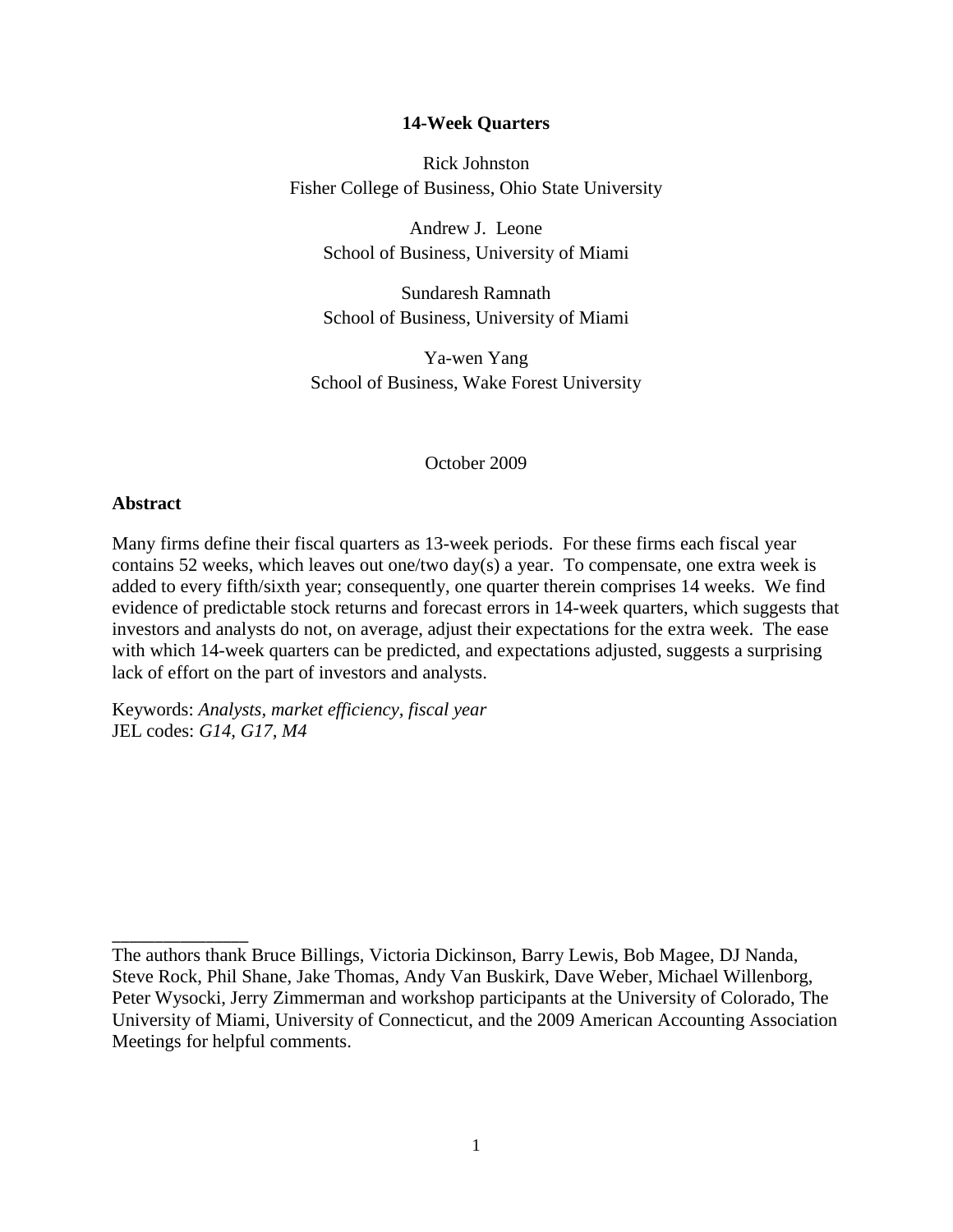*"Evidently sellers are claiming that the numbers are inflated because there was an extra reporting week in November this year. To which I say: any analyst who didn't look at the calendar and factor that into earnings projections isn't worth the price of the spreadsheet software." -- James Ledbetter (Fortune, December 18, 2007)* 1

## **Introduction**

l

Numerous accounting studies test whether investors and financial intermediaries fixate on a naive expectations model when forecasting future earnings or revenues.<sup>2</sup> For example, [Bernard and Thomas \(1989, 1990\)](http://www.sciencedirect.com/science?_ob=MiamiImageURL&_imagekey=B6V87-458WKVH-X-1&_cdi=5863&_user=687815&_check=y&_orig=search&_coverDate=12%2F31%2F1990&view=c&wchp=dGLbVzW-zSkWb&md5=a8bf78aaf5a49b83ae3564e04ca79556&ie=/sdarticle.pdf) report that stock prices react to earnings announcements as if investors follow a naive expectations model of earnings instead of a slightly more sophisticated and accurate model (i.e., they fail to fully incorporate information from the earnings surprise in period t when predicting earnings in period t+1). Sloan (1996) reports that investors appear to naively fixate on aggregate earnings when forecasting future earnings, and fail to recognize the differential persistence of accruals and cash flows. Bradshaw et al. (2001) extend these findings and show that analysts also seemingly fail to incorporate the differential persistence of accruals versus cash flows into their forecasts of future earnings. Collectively, this literature is consistent with investors and analysts either lacking the ability or the incentives to exert the effort needed to properly incorporate current accounting information into their expectations.

Although prior literature offers some compelling evidence of market inefficiency, other studies raise doubts about how to interpret past results. For example, Kraft et al. (2006) suggest that the evidence reported in Sloan (1996) may be driven by other firm characteristics that are correlated with the level of accruals and not by investors' fixation on aggregate earnings. In this study, we contribute to this debate by examining investor and analyst behavior in a setting where a naive expectations model (e.g., seasonal random walk)<sup>3</sup> is known to be mis-specified and where the bias introduced by such a model can be estimated with great precision. Further, our setting is much less susceptible to performance-related correlated omitted variables problems than in previous studies. This is the case of 14-week quarters, which we describe next.

Companies can measure fiscal quarters in terms of three calendar months or have the quarters end on a particular day of the week at the end of, or closest to the last day, of the third month.<sup>4</sup> Companies that choose to measure quarters in weeks, rather than months, generally have 13-week quarters except for one 14-week quarter every sixth year (sometimes fifth year, depending on the number of leap years in between). All else equal, this additional week results

<sup>&</sup>lt;sup>1</sup> Excerpt from Ledbetter's article commenting on the puzzling negative share price reaction to Best Buy's seemingly positive quarterly report. See "Street Punishes Best Buy's Success" by James Ledbetter at http://dailybriefing.blogs.fortune.cnn.com/2007/12/18/street-punishes-best-buys-success/.

 $2$  Examples include Ball and Bartov (1996), Bernard et al. (1997), Rangan and Sloan (1998), Jegadeesh and Livnat (2006), and Donelson (2008).

 $3 \text{ In a seasonal random walk model, the expected earnings or revenues for quarter } q \text{ equals the earnings or revenues.}$ for the same fiscal quarter in the previous year (quarter *q-4*).

<sup>&</sup>lt;sup>4</sup> This practice is common among, but not limited to, retailers because it allows for a constant number of weekend days across quarters (except for the 14-week quarter). Since weekend sales can be significant in retail, maintaining a constant number of weekend days across quarters improves quarter-to-quarter comparability. We describe 14week quarters in greater detail in Section I.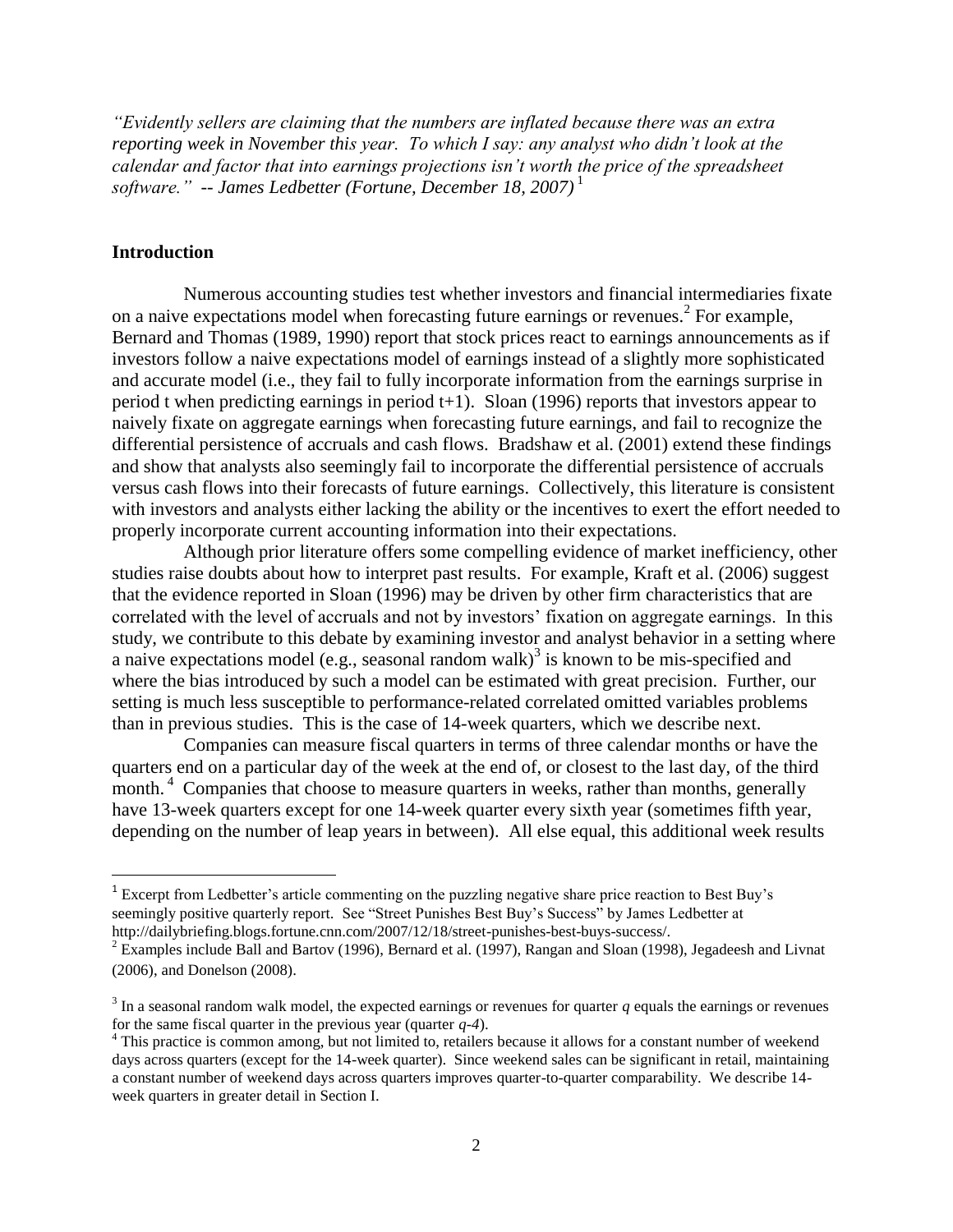in increased earnings and revenues in these quarters. However, because 14-week quarters are infrequent, investors and analysts have to be sufficiently alert in anticipating and adjusting their expectations for the additional week. The 14-week quarter is virtually always predictable since most companies clearly describe how they measure the fiscal year. For example, in its annual report for the year ended January 28, 2007, Home Depot discloses in its *Summary of Significant Accounting Policies* footnote that "The Company's fiscal year is a 52- or 53-week period ending on the Sunday nearest to January 31." Investors should thus be aware, well in advance, that Home Depot's next fiscal year (fourth fiscal quarter) will end on February 3, 2008, the closest Sunday to January 31, and therefore will include 53 weeks (14 weeks).

Given the ease with which quarters with the additional week can be identified, we would expect investors and analysts to anticipate enhanced, but transitory, financial performance in these quarters. However, prior research documents anomalous behavior by both investors and analysts, with respect to various information and events (see Kothari 2001, for a review). Consistent with this stream of research, anecdotal evidence calls into question whether analysts and investors factor the extra week into their expectations. For example, in its April 19, 2005 analyst report discussing Intel Corporation's first quarter earnings announcement which comprised 14 weeks, CIBC observes that "1Q05 was better than expected …. Most of the disparity is explained by the extra week in 1Q05…., which was not fully modeled in our estimates" meaning that CIBC failed to account for the extra week in Intel's first quarter when it made its forecast.<sup>5</sup>

14-week quarters pose some interesting issues with respect to analyst and investor behavior. First, if analysts are not aware of the additional week and forecast earnings and revenues based on (normal) 13-week quarters, forecast errors will be systematically more positive (i.e., forecasts will be "pessimistic") in 14-week quarters than in other quarters. Second, the implications of the extra week for earnings and revenues are quite predictable (i.e., one more week of earnings and revenues) and, therefore, analysts' failure to incorporate the extra week into their forecasts is easy to detect and is likely attributable to effort rather than an inability to process the information. Third, since the occurrence of a 14-week quarter is predetermined once firms adopt a 52/53-week fiscal year, it is much less likely to be correlated with economic activity, making it easier, relative to prior research, to draw inferences from our results.

The implications of 14-week quarters for investors are similar to those of analysts. Since the impact of the extra week is transitory, earnings and revenue innovations in 14-week quarters should be priced lower than innovations in other quarters. Specifically, the revenues and earnings attributable to the extra week should not be priced because they contain no new information about firm performance. However, if investors naively fixate on earnings and revenues, two empirical regularities should emerge. First, the relation between returns and earnings (and revenues) should be the same in 14-week quarters as it is in other quarters because investors naively treat seasonally adjusted unexpected earnings (SUE) and revenues (SUR) consistently.<sup>6</sup> That is, investors will (mis)price "unexpected" earnings and revenues caused by the extra week. Second, a trading strategy of buying and holding stocks of firms over their 14 week quarters will earn positive abnormal returns, because SUE and SUR will be predictably higher and will be priced the same way as other quarters.

 $\overline{\phantom{a}}$ 

<sup>&</sup>lt;sup>5</sup> CIBC World Markets, Equity Research Update, Intel Corporation, April 19, 2005.

 $6$  SUE (SUR) is defined as earnings (revenue) in quarter  $q$  minus earnings (revenue) in quarter  $q-4$ , scaled by market value of equity in *q-4*.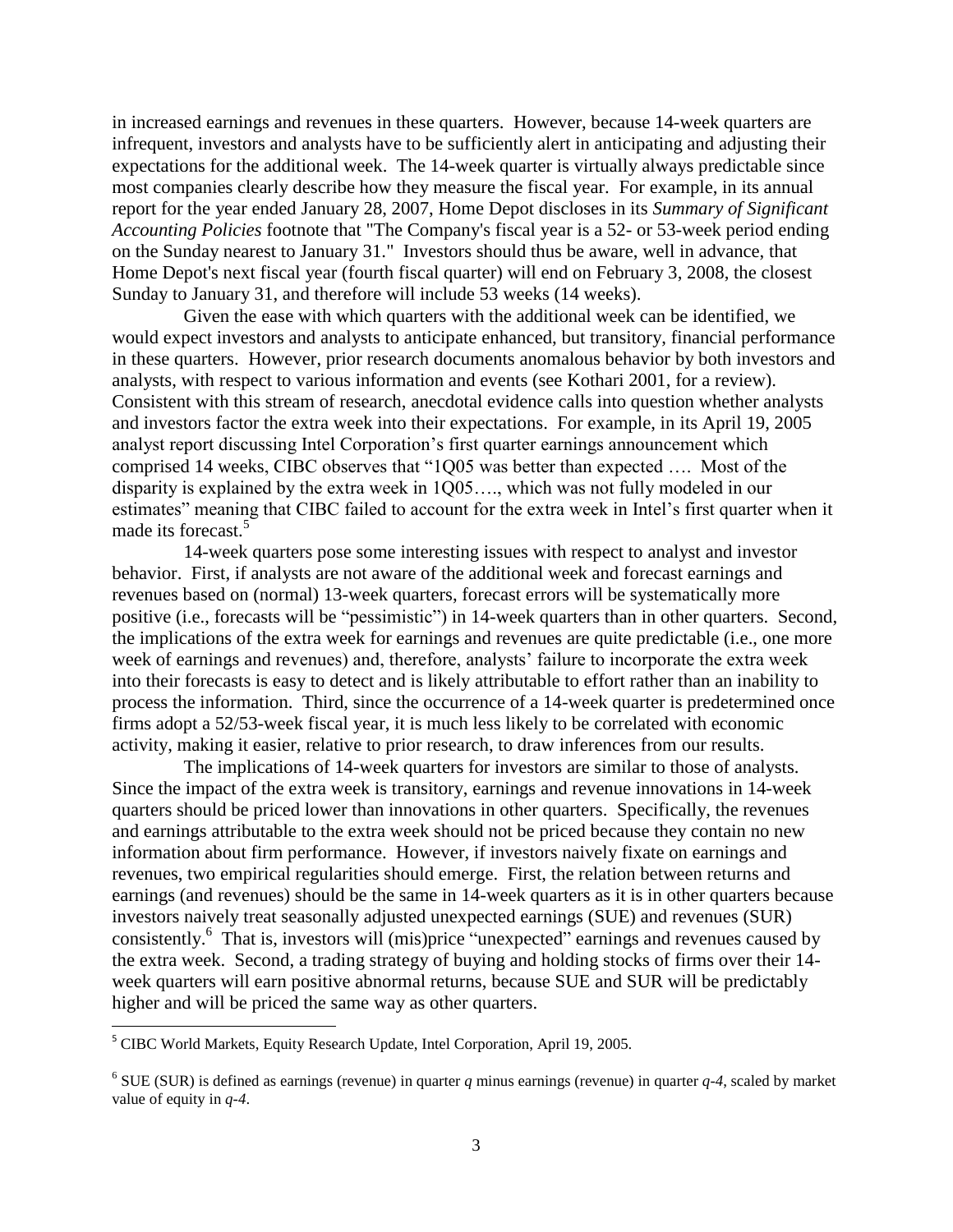Our primary sample consists of 658 unique firms with 886 fiscal quarters that contain 14 weeks over the years 1994 to 2006. We find that median SUE (SUR) are 0.5 (2.1) times higher in 14-week quarters than in 13-week quarters. However, analysts appear to either ignore or not fully account for the extra SUE and SUR since they systematically underestimate earnings and revenues in 14-week quarters. Further, in the year following a 14-week quarter, analysts appear to be overly optimistic, although the effect is more evident in revenue forecasts. This evidence suggests that analysts expect the higher revenues that occurred in the 14-week quarter one year ago to persist, even though the current year's quarter contains one less week. In additional tests, we find that the pessimistic forecasts in 14-week quarters appear to be driven by analysts who do not mention the presence of an extra week in their analyst reports, suggesting a lack of awareness. These findings alleviate potential concerns that our results are driven by something inherently different about 14-week quarters, other than the duration.

In our stock returns tests, we find that the (estimated) extra week's earnings are positively related to the abnormal returns for the quarter, consistent with investors pricing the predictable earnings "innovations" caused by the extra week. Buying and holding stocks of firms in their 14-week quarters produces positive abnormal returns of approximately 2.9% over the quarter (11.6% annualized), consistent with investors not factoring in the transitory impact of an extra week in the quarter when pricing unexpected performance. Additionally, we find evidence that the level of disclosure (about the extra week) in 14-week earnings announcements of firms affects returns around earnings announcement dates. Specifically, returns are more positive for firms that do not explicitly disclose the presence of the extra week, providing further evidence that lack of awareness possibly contributes to investor (mis)reaction to the extra week's earnings.

Our evidence is consistent with both analysts and investors failing to properly account for the extra reporting week into their expectations and pricing models. These results are quite surprising given how straightforward such adjustments should be and how readily available the information is. The simplicity of making an adjustment for the extra week suggests a lack of effort rather than ability, at least on the part of analysts, since making an adjustment essentially only requires that analysts and investors be aware of this extra week (as opposed to understanding, for example, the relative persistence of accruals and cash flows).<sup>7</sup> For analysts, this means that the benefits associated with improved accuracy are much smaller than previously expected. For investors, the effort explanation seems somewhat troubling because it should only take a few investors (perhaps one) to arbitrage away the abnormal returns associated with 14 week quarters. However, alternative explanations are hard to identify. For example, impediments to arbitrage seem unlikely because the trading profits are derived from taking a long (not short) position and the firms in our sample are generally large.

The remainder of the paper is organized as follows. Section I introduces hypotheses. Section II describes the sample selection procedure and presents descriptive statistics. Section III reports results and Section IV discusses additional analyses. Section V concludes.

## **I. Hypotheses**

 $\overline{\phantom{a}}$ 

The vast majority of firms measure the reporting year in calendar time**.** Consequently, with the exception of one additional day in leap years**,** the number of days in a quarter remains

 $^7$  This evidence is also consistent with the limited attention hypothesis proposed by Hirshleifer and Teoh (2003).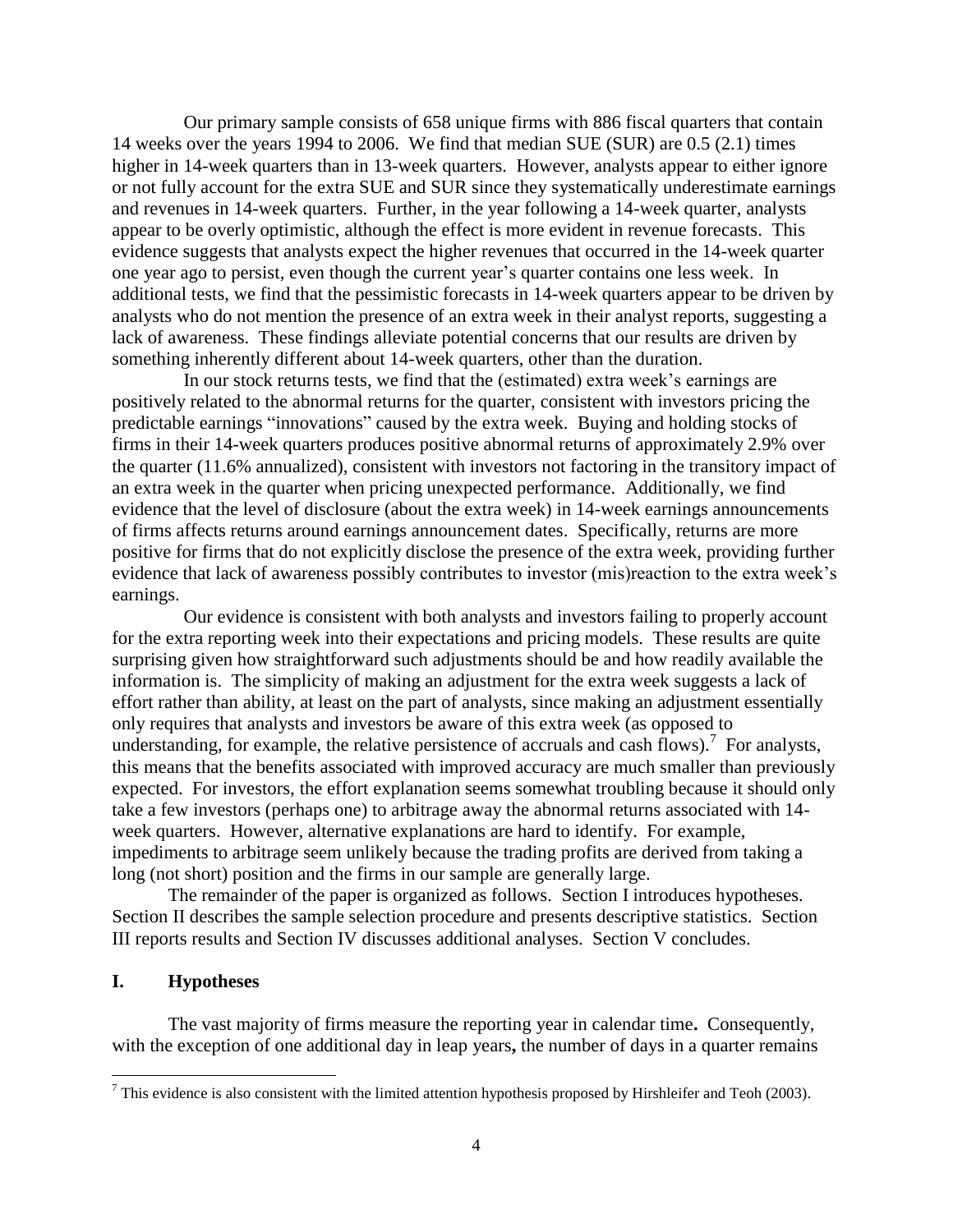constant each year. This generally makes year-over-year comparisons of quarterly performance straightforward. However, for some firms and industries, the calendar year system can pose other comparability problems. Many retailers have significant business activity on weekends and, since there are 365 days in a year instead of 364 days (or exactly 52 weeks), the number of specific days in a quarter will change from year-to-year. For example, there were 12 Saturdays in the first calendar quarter of 2006 compared to 13 Saturdays in the first calendar quarter of 2007. This same issue arises for within-year comparisons across quarters (some quarters will have more weekend days than others). Consequently, there are comparability problems across quarters caused by the makeup of days (e.g., number of Saturdays) in a quarter. For this reason, the National Retail Federation recommends retailers adopt a 52/53-week fiscal year.<sup>8,9</sup>

Under a 52/53-week year the number of days in a quarter is constant. Each quarter has 13-weeks, consisting of 13 Sundays, 13 Mondays, etc. This holds true in every quarter of every year except for the "catch-up" quarter, which is a 14-week quarter. The catch-up quarter is necessary because the firm loses one day each year (364 day years instead of 365) and two days in a leap year. Consequently, every five to six years, the firm will have a 14-week quarter. Under Generally Accepted Accounting Principles (GAAP), this means the firm will report one additional week of revenues and earnings. Therefore, earnings and revenues should be roughly 7.7%  $(1/13)$  higher in a 14-week quarter before taking into account other factors.<sup>10</sup> As illustrated by the Home Depot example in the introduction, it is fairly straightforward for investors and analysts to predict when a firm will have a 14-week quarter.

## **A. Analyst Forecasts**

l

Studies in finance and accounting generally assume that financial analysts care about and expend effort in producing accurate forecasts. Hong and Kubik (2003), for example, argue that findings of analyst forecast superiority over time-series models is an indication that analysts "exert effort in producing earnings forecasts and stock recommendations" (p. 315). 14-week quarters provide a unique setting where we can test whether analysts seem to exert the effort to identify and adjust for the extra week in their forecasts. As discussed above, the occurrence of 14-week quarters should be known in advance and their implications for earnings and revenues are fairly straightforward. Unlike other settings where analysts have been shown to not fully incorporate available information into forecasts (e.g., Bradshaw et al. 2001), analysts' failure to incorporate the  $14<sup>th</sup>$  week into their forecasts would most likely be caused by a lack of effort rather than a lack of ability (e.g., not understanding the differential persistence of accruals versus cash flows).

To date, researchers have generally assumed that analysts have sufficient incentives to exert the necessary effort to make accurate (though possibly biased) forecasts.<sup>11</sup> Under this

<sup>&</sup>lt;sup>8</sup> This is not the only reason firms adopt 52/53 week years. For example, some manufacturers adopt 52/53-week years so that the year always ends on a Friday. This gives them the weekend to count inventory without disrupting production. As we describe in Section II, our sample includes both retailers and non-retailers. See their discussion at http://www.nrf.com/modules.php?name=Pages&sp\_id=392.

<sup>&</sup>lt;sup>10</sup> Forecasting *earnings* given a 14<sup>th</sup> week is potentially not quite as straightforward because firms may have incentives to manage earnings in these quarters, particularly given the transitory nature of these additional earnings. Though revenue can also be managed, managing revenue is likely much harder for a large fraction of our sample because many of the firms are retailers, whose sales are predominantly for cash.

<sup>&</sup>lt;sup>11</sup> Examples include Bartov and Bodnar (1994), Hong and Kubik (2003), Hong et al. (2000), Lim (2001), and Stickel (1992).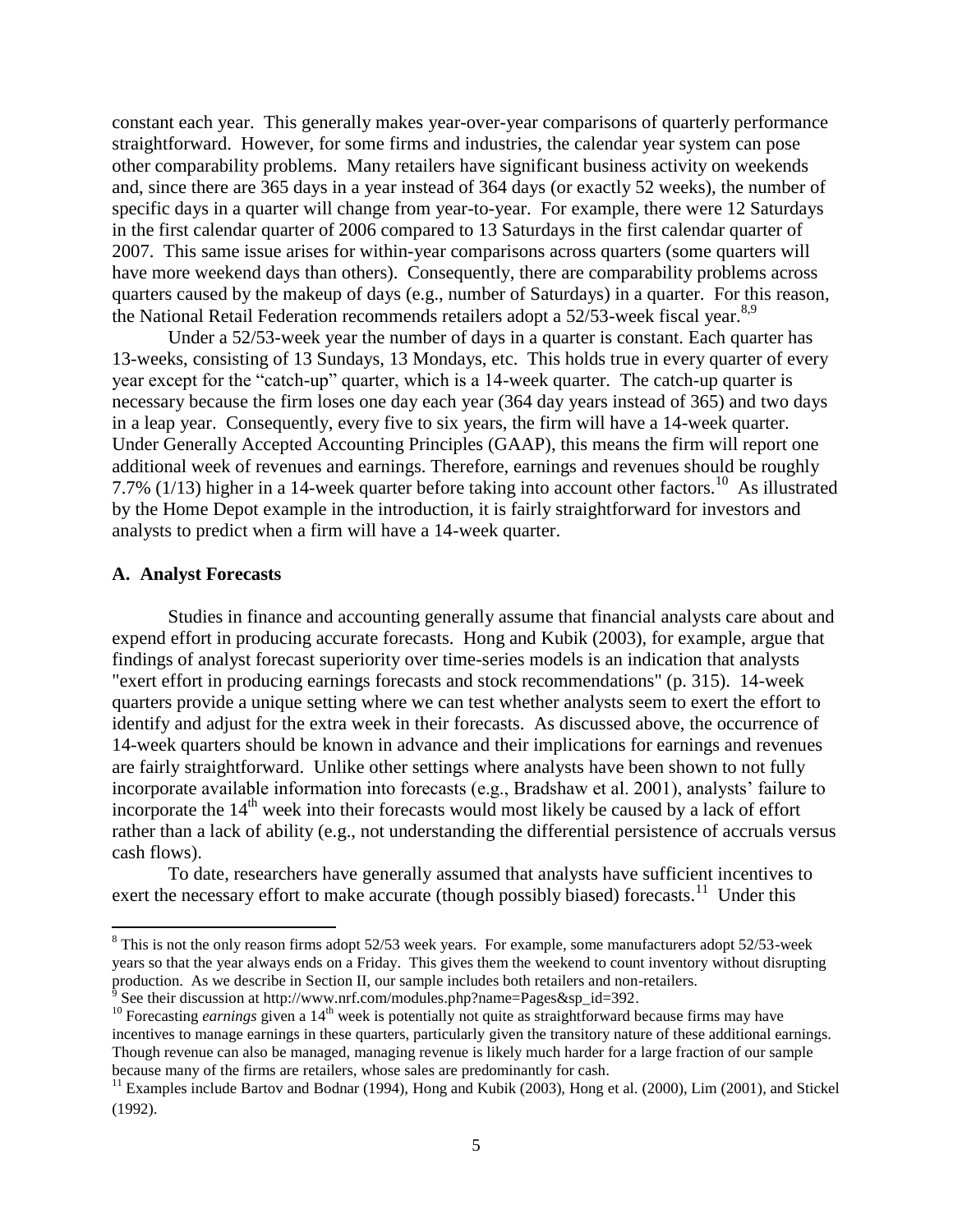assumption, we expect analysts to incorporate the impact of an extra week into their forecasts for 14-week quarters. However, as the example of CIBC's forecast of Intel, described in the introduction, highlights, there is at least some anecdotal evidence that analysts may not anticipate and adjust for 14-week quarters. If analysts lack sufficient incentives to identify 14-week quarters, then analyst forecasts will be pessimistic in 14-week quarters. We test the following hypotheses:

**H1**: Analyst *earnings* forecast errors in 14-week quarters are more positive than forecast errors in 13-week quarters.

**H2**: Analyst *revenue* forecast errors in 14-week quarters are more positive than forecast errors in 13-week quarters.<sup>12</sup>

Finding more positive analyst forecast errors in 14-week quarters compared to 13-week quarters, will be consistent with analysts' failure to incorporate the 14<sup>th</sup> week into their forecasts. An additional implication is that analysts who are aware of the extra week should be more accurate in their forecasts than analysts who are not. Although it is impossible to objectively determine whether the analyst was "aware" of the extra week, we can proxy for "awareness" based on whether the analyst mentions the extra week in her analyst report.<sup>13</sup> Conversely, if an analyst report does not mention the extra week, we assume that the analyst is not aware that the firm has an additional week in its reporting quarter. We expect analysts who are aware of the extra week to have expended more effort in the forecasting process and therefore likely provide more accurate forecasts. This leads to the following hypothesis:

**H3**: 14-week quarter forecasts of analysts who mention the extra week in their reports are more accurate than 14-week quarter forecasts of analysts who do not.

## **B. Investors**

 $\overline{\phantom{a}}$ 

Although analysts serve as information intermediaries to investors, it is still possible that the marginal investor anticipates and adjusts expectations for 14-week quarters, even if financial analysts fail to adjust their forecasts. In this case information about 14-week quarters should not

 $12$  Earnings (revenue) forecast errors for quarter  $q$  are reported earnings (revenues) less forecasted earnings (revenues), scaled by the firm's market value of equity at the end of *q-4*.

<sup>&</sup>lt;sup>13</sup> Unless explicitly stated in the report, it is impossible for an investor to know whether a particular analyst's forecast includes the extra week. It is important for the investor to know whether the forecast is a 13-week or 14 week estimate because the pricing implications of the resulting revenue and earnings surprise depends on whether the forecast includes or excludes the extra week. If the forecast includes the impact of the extra week, then the surprise is purely due to unexpected performance and is relatively more permanent. However, if it is a 13-week forecast, then the "surprise" is not solely due to unexpected performance, but also has a less persistent component related to the impact of the extra week that is ignored in the forecast. Since investors need to know whether the analyst forecast includes or excludes the extra week, we assume that analysts who are aware of the extra week will also disclose it in their reports, irrespective of whether their forecast includes the impact of the extra week or not. Interestingly, in the more than 500 analyst reports we examined (see section III), we did not come across a single instance where the analyst explicitly mentions that he/she *excluded* the extra week in his/her forecast.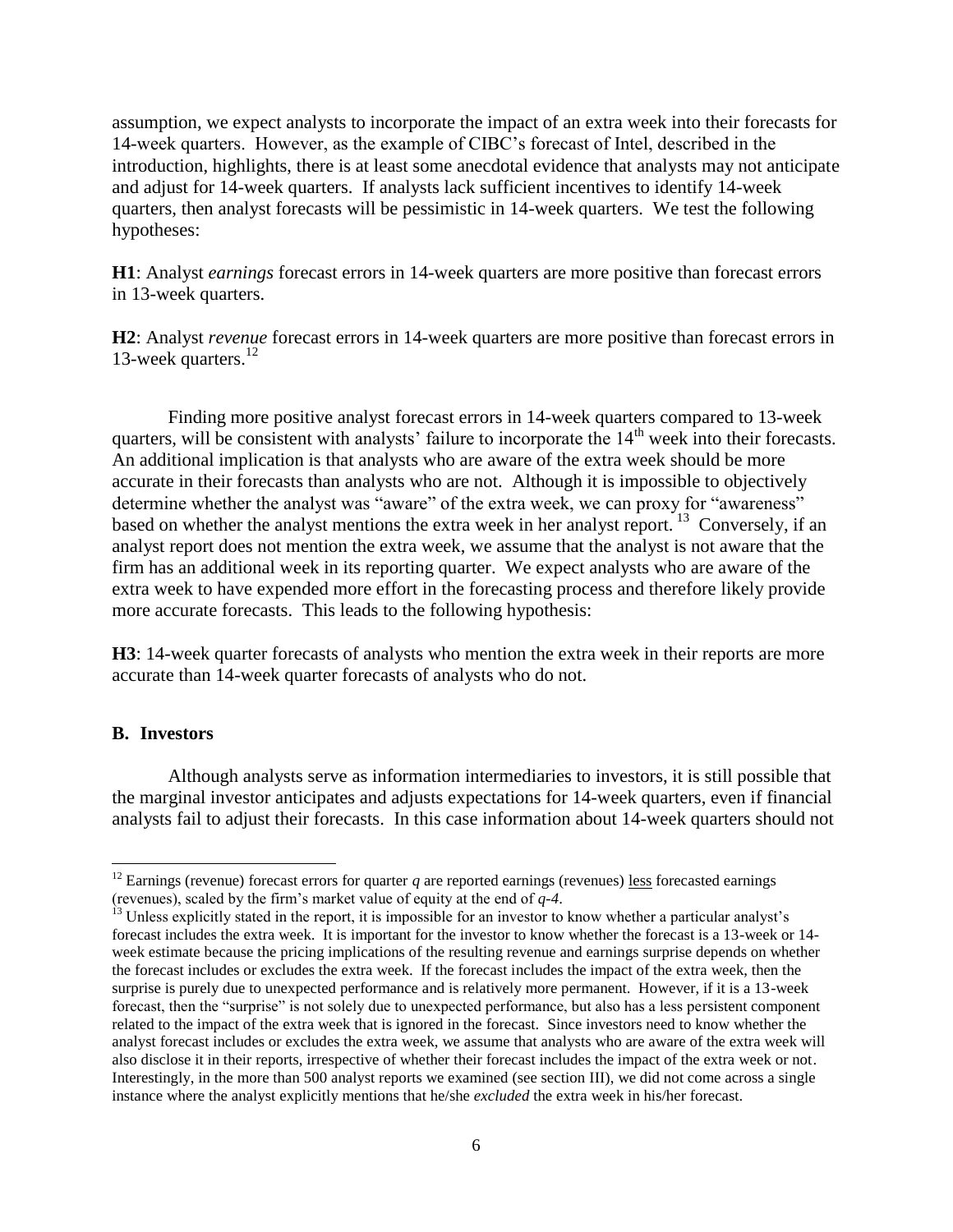lead to predictable returns in the quarter. This implies that, in a regression of quarterly returns on seasonally adjusted unexpected earnings (SUE) and seasonally adjusted unexpected revenues (SUR), the coefficient on SUE and SUR should be lower in 14-week quarters since the "unexpected" earnings and revenues contain a transitory component related to the extra week. Alternatively, if the SUE and SUR in 14-week quarters are separated into an "expected" component (relating to the extra week) and an "unexpected" (residual) component, then the expected component will not be priced because it contains no new information about firm performance. However, if investors, like analysts, fail to identify 14-week quarters they will treat the apparent surprise in earnings and revenues the same way they treat these surprises in 13 week quarters, and the predictable components of SUE and SUR will be positively related to stock returns. For example, suppose at the start of a 14-week quarter, investors use a seasonal random walk model to predict earnings. Since earnings and revenues in the same quarter last year are based on 13 weeks, earnings and revenue expectations will be lower (all else equal, by roughly 1/13 or 7.7%). As information is revealed during the quarter (e.g., earnings and revenue guidance), the stock price will rise to reflect this better than expected performance as if the better performance were solely for economic reasons and not attributable to the extra week. We test the following hypotheses:

**H4**: The "expected" component of the 14-week SUE is priced by investors.

**H5:** The "expected" component of the 14-week SUR is priced by investors.

### **II. Data and Sample Selection**

 $\overline{a}$ 

We obtain our sample from the SEC's EDGAR database during the 1994 to 2006 period by identifying consecutive quarter ending dates that are exactly 14 weeks apart. From an initial sample of 1,282 14-week firm-quarters, we eliminate observations for which we are unable to find relevant data on CRSP and Compustat. We also eliminate firms that do not strictly follow the 52/53-week fiscal year convention consistently.<sup>14</sup> Our final sample consists of 658 unique firms with 886 14-week firm-quarters over the sample period.

As detailed in Table I, Panel A, during the sample period 440 firms have one 14-week observation, 208 firms have two and 10 firms have three 14-week quarters. Most firms include the additional week in their fourth fiscal quarter (77.2%); otherwise the first fiscal quarter is common (15.01% - see Panel B of Table I). Panel C of Table I shows that most sample firms choose to end the quarter either on Saturday (58.35%) or Sunday (26.52%). In Panel D of Table I, we report the industry composition of our sample. Roughly 34% of our sample is drawn from the retail industry (including restaurants; SIC codes 50-59) whose reported numbers are more likely to be distorted by conventional (three-month) quarters as discussed in Section I. Further, a

 $14$  As explained earlier, if firms define their fiscal years in terms of full weeks (rather than 365 or 366 days, a year), they will have four or five 52-week years followed by a 53-week year in their fifth or sixth year. We found that a few firms have 14-week quarters within a "normal" fiscal year, by redefining their fiscal quarters as 12-14-12-14 weeks (12 weeks in the first and third quarters and 14 weeks in the second and fourth quarters). For our study, not only is it important to isolate 14-week quarters, but it is also crucial to have the non 14-week quarters be exactly 13 weeks in length. Therefore, we eliminate these firms from the sample and include only firms that strictly follow the 52/53-week fiscal year.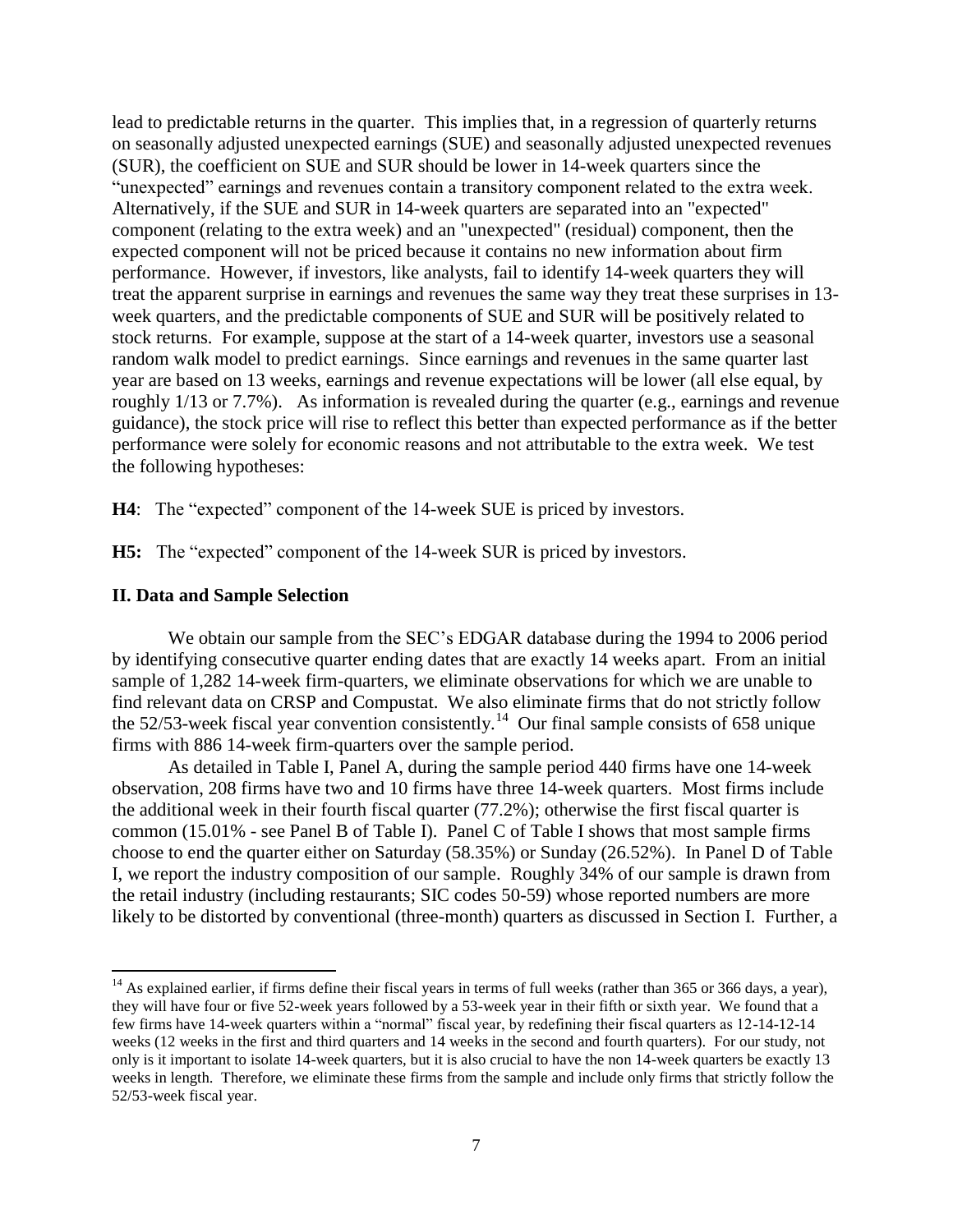fair proportion of the sample constitutes firms that supply to the retail industry, for example, Textile Mill Products, and Food Products.

In Panel E of Table I, we report means and medians of SUR, SUE, and abnormal stock returns in 14-week quarters relative to 13-week quarters for the 658 firms in our sample. On a univariate basis, mean (median) SUE is 0.0005(0.0025) in 14-week quarters and 0.0059 (0.0017) in 13-week quarters, but only the medians are significantly different  $(p<.05)$ . Mean (median) SUR is 0.0833 (0.0438) in 14-week quarters, compared to 0.0393 (0.0211) for 13-week quarters. Both the mean and median SUR in 14-week quarters are significantly higher than the mean and median SUR in 13-week quarters  $(p<.01)$ . The cumulative quarterly abnormal returns (QTRBHAR) are significantly higher in 14-week quarters (mean=2.89%, median=0.56%) compared to 13-week quarters (mean=-0.02%, median=-1.49%). Although the univariate results are suggestive of the expected differences in 14-week quarters, we base our conclusions on multivariate tests that control for other possible effects on the metrics of interest.

## **III. Results**

l

### **A. Impact of Additional Week on Earnings and Revenues - Multivariate analysis**

The univariate results above confirm that unexpected revenues (*SUR*) are significantly higher in 14-week quarters. The evidence on unexpected earnings (*SUE*) is mixed with no significant difference in the means, but significantly higher median *SUE* in 14-week quarters. Prior to testing our main hypotheses, we first verify that earnings and revenues are higher in 14 week quarters after controlling for other known determinants of *SUE* and *SUR*. Specifically, we examine whether firm performance in 14-week quarters has predictable upward shifts in earnings and revenues after controlling for the positive serial correlation in firm performance (Fairfield et al. 2009).

We measure *SUE* (*SUR*) as the seasonally adjusted unexpected earnings (revenues) scaled by the market value of equity at the end of the same quarter in the previous year. We use the following regression to test whether earnings (revenues) in 14-week quarters are higher than expected:

$$
X_{i,q} = \alpha_0 + \alpha_1 X_{i,q-1} + \alpha_2 14WK_{i,q} + \alpha_3 14WK\_QM4_{i,q} + \alpha_4 FQ4 * X_{i,q-1} + \sum_{k=1}^{k=3} \beta_k FQ_k + e_{i,q}
$$
 (I)

where *X* is *SUE* or *SUR* ; *14WK* is a dummy variable that equals one if the current quarter (*q*) contains 14 weeks, and zero otherwise; *14WK\_QM4* is a dummy variable set equal to one if *q-4* is a 14-week quarter, zero otherwise;<sup>15</sup>  $FQA * X_{q-1}$  is an interactive variable that allows for lower persistence of fourth fiscal quarter *SUE* and  $SUR$ <sup>16</sup>, and  $FQ_k(k=1,2,3)$  are dummy variables that equals one if the fiscal quarter equals *k*, and zero otherwise. We control for the fiscal quarter of the observation because as reported in Panel B of Table I, a majority of the 14-week observations in our sample (77.2%) happen in the fourth fiscal quarter; not controlling for documented differences in the behavior of financial measures in the fourth vs. other fiscal quarters (e.g.,

<sup>&</sup>lt;sup>15</sup> If *q* is a 13-week quarter and *q-4* is a 14-week quarter, we expect less income and revenues ( $\alpha_3$ < 0) than predicted by a seasonal random walk model (because the current quarter has one less week).

<sup>&</sup>lt;sup>16</sup> Rangan and Sloan (1998) demonstrate that fourth quarter earnings innovations are less persistent. Donelson (2008) documents similar results for revenues.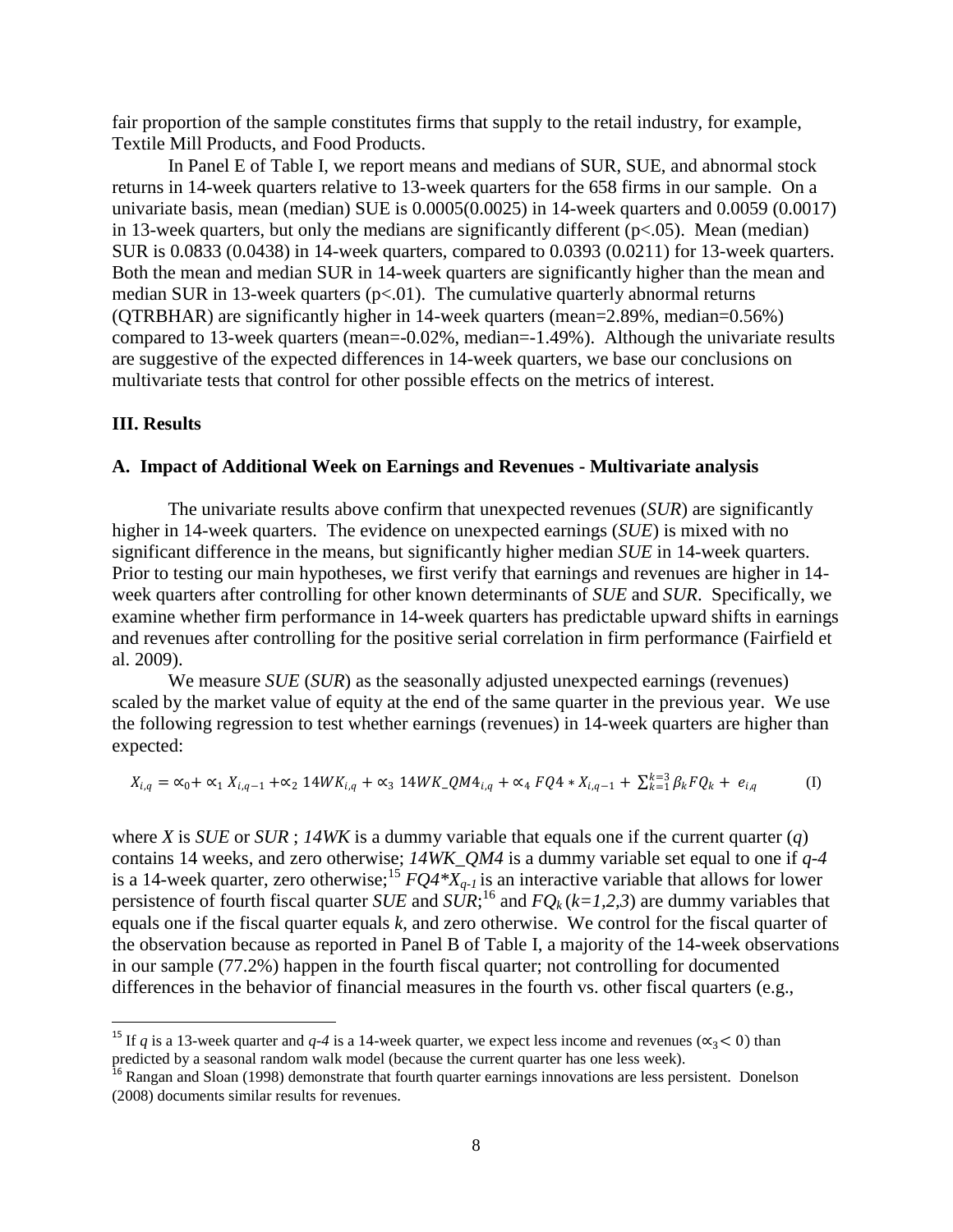Kross and Schroeder 1990) will lead to incorrect inferences about 14-week quarter effects. In all multivariate tests we also include year and industry fixed effects, to control for possible time and industry effects. Further, all reported t-statistics are based on Huber-White standard errors clustered at the firm level.

Prior research (e.g., Fairfield et al. 2009) suggests that both *SUE* and *SUR* will be positively related to their lagged measures  $(\alpha_1 > 0)$ . We expect the coefficient on the *14WK* dummy to be positive  $(a_2 > 0)$  because of the longer reporting period. Conversely, we expect the coefficient on  $14WK\_QM4$  to have a negative coefficient ( $\alpha_3 < 0$ ), because there is one less week in the quarter than the seasonal random walk benchmark (*q-4* was a 14-week quarter). Following Rangan and Sloan (1998), we expect  $\alpha_4 < 0$  for *SUE*; similarly we expect  $\alpha_4 < 0$  for *SUR* based on Donelson (2008).

Mean and median values of *SUE* and *SUR* reported in Panel E of Table I suggest that both distributions are skewed. Therefore, throughout the paper we use non-parametric methods to test our hypotheses.<sup>17</sup> Specifically, we first rank all non-indicator dependent and independent variables from zero to one and then use the fractional ranks in place of the original variables in all our regressions.

We report results for *SUE* (*SUR*) in Column 1 (2) of Table II. Consistent with prior studies that report positive serial correlation in unexpected earnings, *SUE* in the current quarter is strongly positively related to the prior quarter's  $SUE$  ( $\alpha_1 > 0$ ,  $p < 0.001$ ). Consistent with higher income in 14-week quarters, the coefficient on the 14-week dummy is significantly positive ( $\alpha_2$ ) 0,  $p < 0.05$ ). There is also evidence of relatively lower earnings in the fourth quarter following a 14-week quarter ( $\alpha_3 < 0$ ,  $p < 0.10$ ). Consistent with Rangan and Sloan (1998), fiscal fourth quarter earnings innovations are less persistent ( $\alpha_4 < 0$ , p < 0.001). Also note that the sign and magnitude of the coefficients on the fiscal quarter dummies vary considerably, which reinforces the need to control for differing fiscal quarter effects (recall that most of the 14-week observations are in the fourth fiscal quarter).

Consistent with prior research, *SUR* in the current quarter is strongly positively related to *SUR* in the previous quarter. As expected, *SUR* in 14-week quarters are significantly higher ( $\alpha$ <sub>2</sub>) > 0, p < 0.001) even after controlling for known determinants of *SUR*. Similarly, *SUR* in the fourth quarter following 14-week quarters are significantly lower ( $\alpha_3 < 0$ , p < 0.001). Consistent with Donelson (2008), fiscal fourth quarter revenue innovations are less persistent ( $\alpha_4 < 0$ , p  $<$ 0.001). Once again, we observe strong fiscal quarter effects in the level of *SUR*. Overall, while both unexpected earnings and revenues are significantly higher in 14-week quarters, the effect of an additional week seems much stronger in reported revenues than on reported income. We discuss possible explanations for the weaker effect on earnings later in the paper.

### **B. Analyst Forecasts in 14-week Quarters**

 $\overline{\phantom{a}}$ 

We next examine whether analysts seem to anticipate and adjust for the higher earnings and revenues in 14-week quarters. If analyst expectations do not incorporate the effect of the additional week then their earnings and revenue forecast errors will be predictably positive.

 $17$  Our approach is similar to past research, such as, Rangan and Sloan (1998) and Donelson (2008) who use ranked transformations of SUE and SUR, respectively, in their tests. In addition, Kraft et al. (2006) encourage researchers to use non-parametric procedures (e.g., Least Trimmed Squares or ranked regressions), when testing for causal inferences in returns regressions.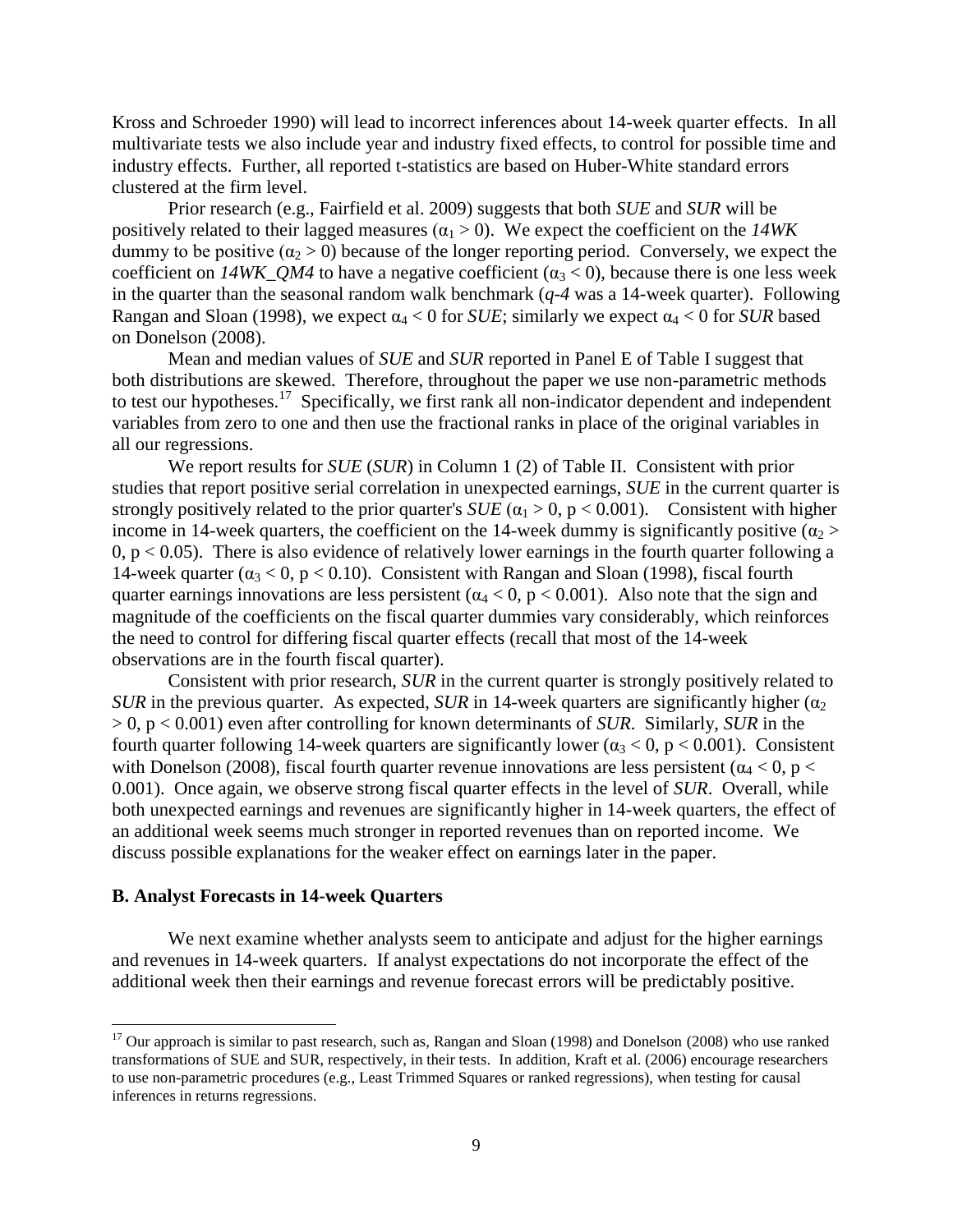Analyst earnings forecast data is available in the I/B/E/S database for 409 of our sample firms. We compute earnings forecast errors *(EFE)* as the actual earnings in quarter q less the median earnings forecast for the quarter, scaled by stock price at the end of the previous quarter.<sup>18</sup> In computing the median forecast, we include forecasts made between one day after the previous quarter's earnings announcement date and one day prior to the current quarter's earnings announcement. If there are multiple forecasts from the same analyst, we only include the last forecast of that analyst in computing the median.

Revenue forecast errors (*RFE*) are computed analogously, except we scale revenue forecast errors by market value of equity at the end of the previous quarter (rather than stock price). In addition, because IBES started gathering revenue forecast data much later in our sample period, we use revenue forecasts from the Value Line Investment Survey (when available) if IBES revenue forecasts are not available for that firm-quarter. To avoid biasing towards finding more positive earnings and revenue forecast errors in 14-week quarters, we exclude observations from the fourth quarter following a 14-week quarter. Recall that earnings and revenues are expected to be lower in these quarters; leaving these observations in the sample will accentuate the positive effect in 14-week quarters.

The sample includes a total of 9,731 (7,775) firm-quarters for *EFE* (*RFE*), of which 473 (396) are 14-week quarters. We report univariate statistics related to the earnings and revenue forecast errors in Panel A of Table III. The differences in analyst forecast errors (*EFE* and *RFE*) between 14-week and 13-week quarters resemble the time-series innovation results (*SUE* and *SUR*) reported in Panel E of Table I. Specifically, the differences in the mean and median *RFE* are consistent and substantially stronger than the differences in the mean and median *EFE* across the 14-week and 13-week quarters (similar to the *SUE* and *SUR* evidence). Regardless, we test hypotheses 1 and 2 based on a multivariate analysis that controls for positive serial correlation in

*EFE* and *RFE* (Mendenhall 1991; Ertimur et al. 2003):  
\n
$$
X_{i,q} = \alpha_0 + \alpha_1 X_{i,q-1} + \alpha_2 14W K_{i,q} + \alpha_3 FQ4 * X_{i,q-1} + \sum_{k=1}^{k=3} \beta_k FQ_k + e_{i,q}
$$
\n(II)

where X is *EFE* or *RFE*; *14WK* is a dummy variable that equals one if the quarter contains 14 weeks, and zero otherwise; *FQ4\*Xq-1* is an interactive variable that allows for lower persistence of fourth fiscal quarter forecast errors; and  $FQ_k(k=1,2,3)$  are dummy variables that equal one if the fiscal quarter equals *k*, and zero otherwise. Once again we include year and industry fixed effects in the regressions and report t-statistics based on Huber-White standard errors clustered at the firm level.

We report results for *EFE* in column 1 of Panel B, Table III. Consistent with analyst underreaction documented in prior research (e.g., Mendenhall 1991), forecast error from the previous quarter is strongly positively related to the current quarter's forecast error ( $\alpha_1 > 0$ , p < 0.001). The *14WK* dummy is significantly positive as predicted in H1 ( $\alpha_2 > 0$ ,  $p < 0.05$ ), confirming that analysts seem to, on average, underestimate or ignore the effect of the additional week in their earnings forecasts.

We report results from analyzing revenue forecast errors in the second column of Table III. Once again, we find significantly positive serial correlation in analysts' revenue forecast errors ( $\alpha_1 > 0$ ,  $p < 0.001$ ). Consistent with H2, we find that analysts' revenue forecasts are

 $\overline{\phantom{a}}$ 

 $18$  Using the mean or the most recent forecast does not qualitatively alter our results.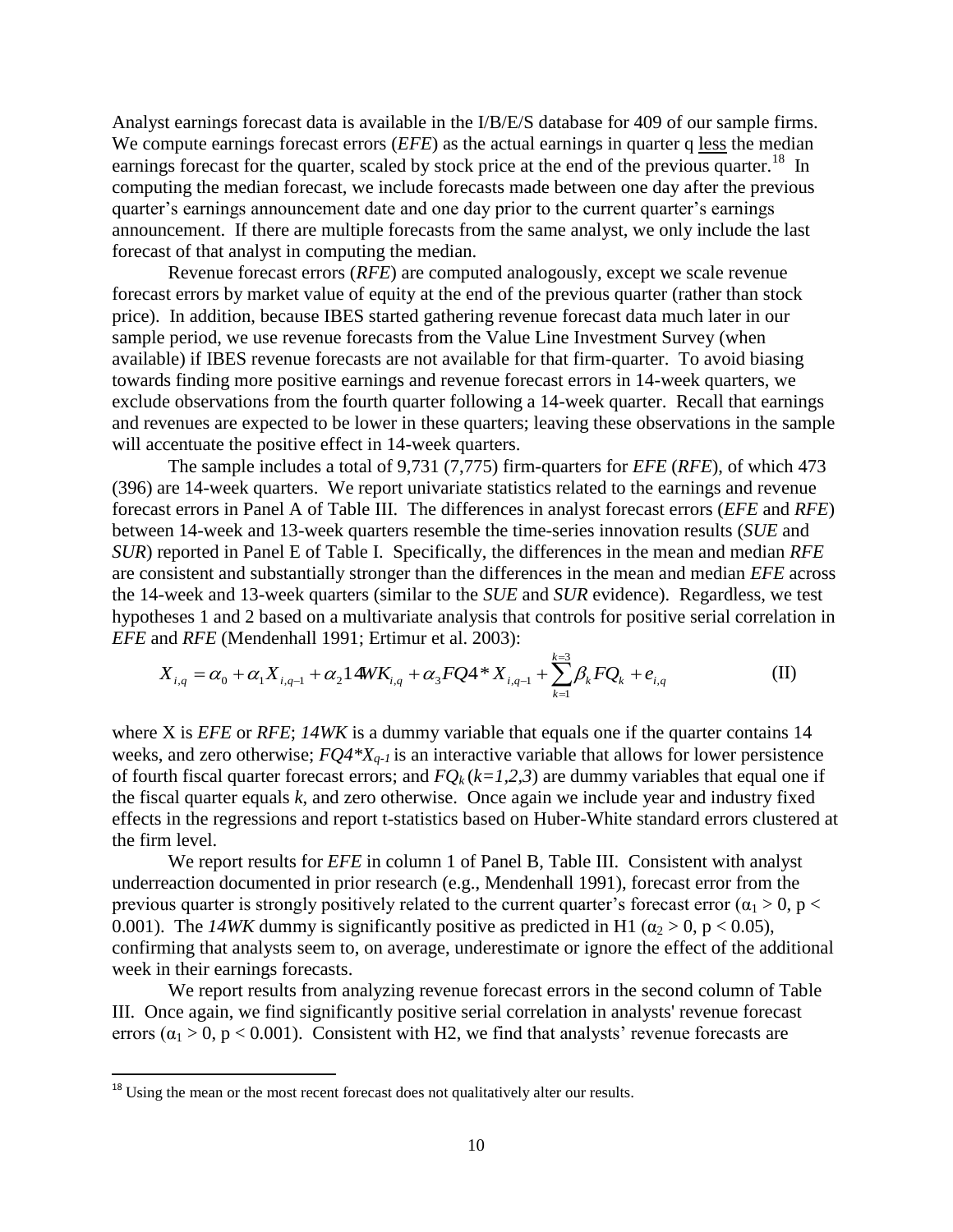significantly more downward biased in 14-week quarters ( $\alpha_2 > 0$ , p < 0.001), providing strong evidence that analysts do not adequately factor in the effect of the additional week's revenues into their 14-week quarter revenue forecasts. The analyst forecast results are consistent with the time-series effect of 14-week quarters on earnings and revenues and suggest a seasonal random walk approach to earnings and revenue forecasting. Further, much like the time-series results in Table II, it is interesting to note that the analyst forecast results are substantially more pronounced in the case of revenues than earnings.

To provide additional evidence on whether seasonal random walk expectations drive analysts' earnings and revenue forecasts, in Table IV we report results based on a similar analysis as in Table III, except now our target quarter is the same fiscal quarter in the year following a 14-week quarter. If analysts rely on seasonal random walk models, we now expect them to overestimate earnings and revenues because their base quarter had 14 weeks, whereas the current quarter contains only 13 weeks. To avoid biasing towards finding more negative forecast errors in these quarters, we exclude 14-week observations from the analysis. Recall that forecast errors are more positive in 14-week quarters; leaving these observations in the sample, will bias towards finding relatively more negative errors four quarters ahead.

In Panel A of Table IV, we report the univariate results. The sample is somewhat smaller than in Table III, because we lose a few observations for lack of four quarters ahead data. We find weak evidence that both the mean and median *EFE* (the mean is significant, but the median is not) in the fourth quarter following a 14-week quarter are negative, consistent with overestimation of firms' earnings. The results for revenues are much stronger, especially in the median, and suggest that analysts seem to not factor in the absence of an extra week in the next year, at least not fully.

We again test to see whether the univariate evidence bears out when we control for lagged firm performance. Results in Panel B, provide evidence in support of revenue overestimation in the fourth quarter following 14-week quarters (the coefficient on *14WK\_QM4* is negative and significant at  $p<0.001$ ), suggesting that analysts anchor on revenue numbers from four quarters ago, and seem to ignore the reversion to 13 weeks in the current year. The coefficient on the 14-week dummy variable is negative in the earnings regression, but not significant at conventional levels. Considering that the 14-week quarter happened only a year ago, it is surprising that analysts seem to not make the adjustment for the lack of an extra week in the current quarter. The overall evidence provides support for analyst fixation on a seasonal random walk expectation in forecasting revenues and earnings.

### **C. Further tests on Analysts' forecasts in 14-week quarters**

In the preceding analyses we provide evidence that, on average, analysts seem to ignore, or at least not fully factor in, the effect of the additional week in their 14-week earnings and revenue forecasts. However, this evidence is based on observed errors in analyst forecasts and does not explicitly take into account whether analysts were aware of the additional week. In this section, we address this issue by reading analyst reports and identifying forecasts where the analyst explicitly mentions that the fiscal quarter includes an additional week. We assume that analysts who are aware of the 14-week quarter will also disclose it in their reports. As with other items that have a significant impact on earnings and revenues (e.g., new sales contract), analysts should disclose this to readers of the report so the reader can be confident that the analyst made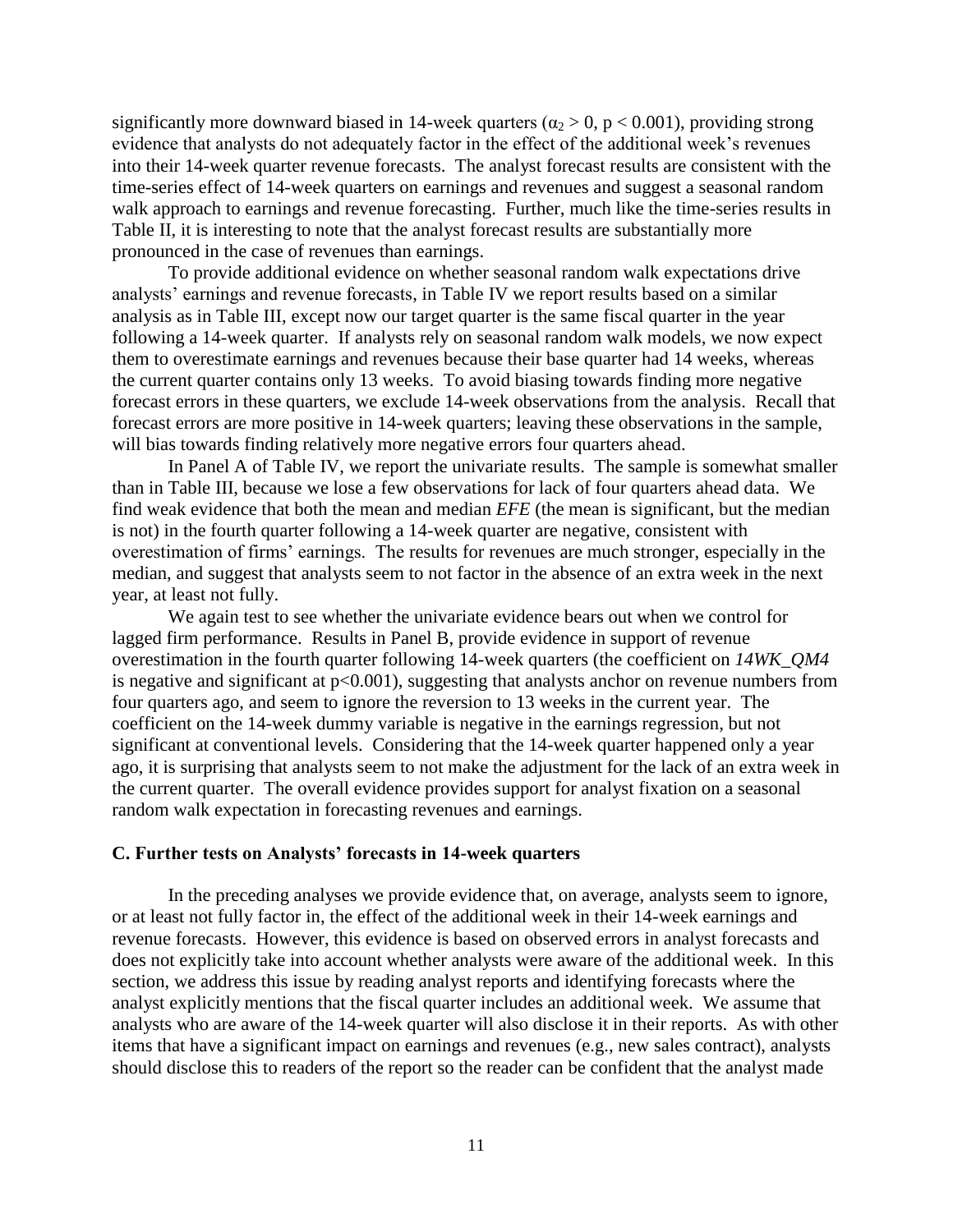the proper adjustment.<sup>19</sup> If some analysts factor in the extra week into their forecasts, but do not disclose it in their reports, our tests will be biased against rejecting the null.

From the Investext database, we obtain available analyst reports pertaining to the 14 week quarter for the biggest firms in the sample, i.e., sample firms in the top two deciles in terms of market value of equity. We restrict the sample to reports made within one week following the previous quarter's earnings announcement date for two reasons: 1) most analysts update their earnings forecasts for the following quarter in the first week after the previous quarter's earnings announcement; and 2) to maximize effort differences across analysts, we seek to obtain analyst forecasts that are made early in the quarter (with minimal guidance from the firm). We code analyst reports as "mentions 14-week" if the analyst explicitly refers to an "extra," "additional," or " $14<sup>th</sup>$  week" in their report. For reports in which the analyst provides explicit earnings forecasts for the 14-week quarter, we find that the analyst "mentions" the extra week in 132 of 516 reports (approximately 26% of the reports). Similarly, of the 368 analyst reports in which the analyst provides revenue forecasts for the 14-week quarter, only 101 reports (27%) explicitly refer to the presence of an extra week. Thus, while some analysts are aware, or at least explicitly state their awareness, of the extra week, a majority of the analysts do not seem to be aware, or at least do not mention, the presence of an additional week in their reports.

We then analyze the accuracy of analysts' earnings and revenue forecasts based on whether the analyst mentions the extra week in their report.<sup>20</sup> If analysts are aware of and incorporate the effect of the extra week into their reports, but do not explicitly mention it in their reports, there should be no difference in the accuracy of analyst forecasts based on whether analysts mention the presence of an extra week in their report. If on the other hand, analysts' mentioning the extra week is an indication of whether they factor in the extra week into their projections, then reports that mention the extra week will contain more accurate forecasts.

In Table V, we present tests of differences in mean and median forecast errors, partitioning on whether analysts explicitly mention the extra week in their reports. In our first set of tests, we focus on general accuracy based on the *magnitude* of absolute earnings and revenue forecast errors. Consistent with H3, we find that analysts who mention the extra week provide more accurate forecasts of earnings (Panel A) and revenues (Panel B) than analysts who do not mention the extra week in their reports. This difference is significant at the one percent level, suggesting that analysts who exert the effort to identify and include the extra week in their projections provide more accurate forecasts of earnings and revenues than analysts who do not.

We further test whether analysts who mention the extra week are less likely to *underestimate* earnings and revenues for 14-week firms. Prior research (e.g., Clement 1999) shows that earnings forecast errors of analysts with superior ability are smaller in *magnitude* than forecast errors of analysts with lesser ability. However, in this situation we can isolate the *direction* of the error; analysts who are aware of the  $14<sup>th</sup>$  week and build it into their expectations will not *underestimate* earnings and revenues as much as analysts who do not incorporate the extra week into their forecasts. In Panels C and D, we provide evidence on whether earnings and revenue forecast errors of analysts who mention the  $14<sup>th</sup>$  week are less positive (i.e., smaller underestimates) than those of analysts who do not. Although directionally consistent, Panel C

 $\overline{\phantom{a}}$ 

 $19$  As explained in footnote 13, we expect analysts who are aware of the extra week to mention it in their reports.

 $20$  Note that these are not IBES forecasts. To maintain consistency, we obtain the earnings and revenue forecast from the same analyst report (on Investext) from which we code whether *that* analyst mentioned, or did not mention, the extra week.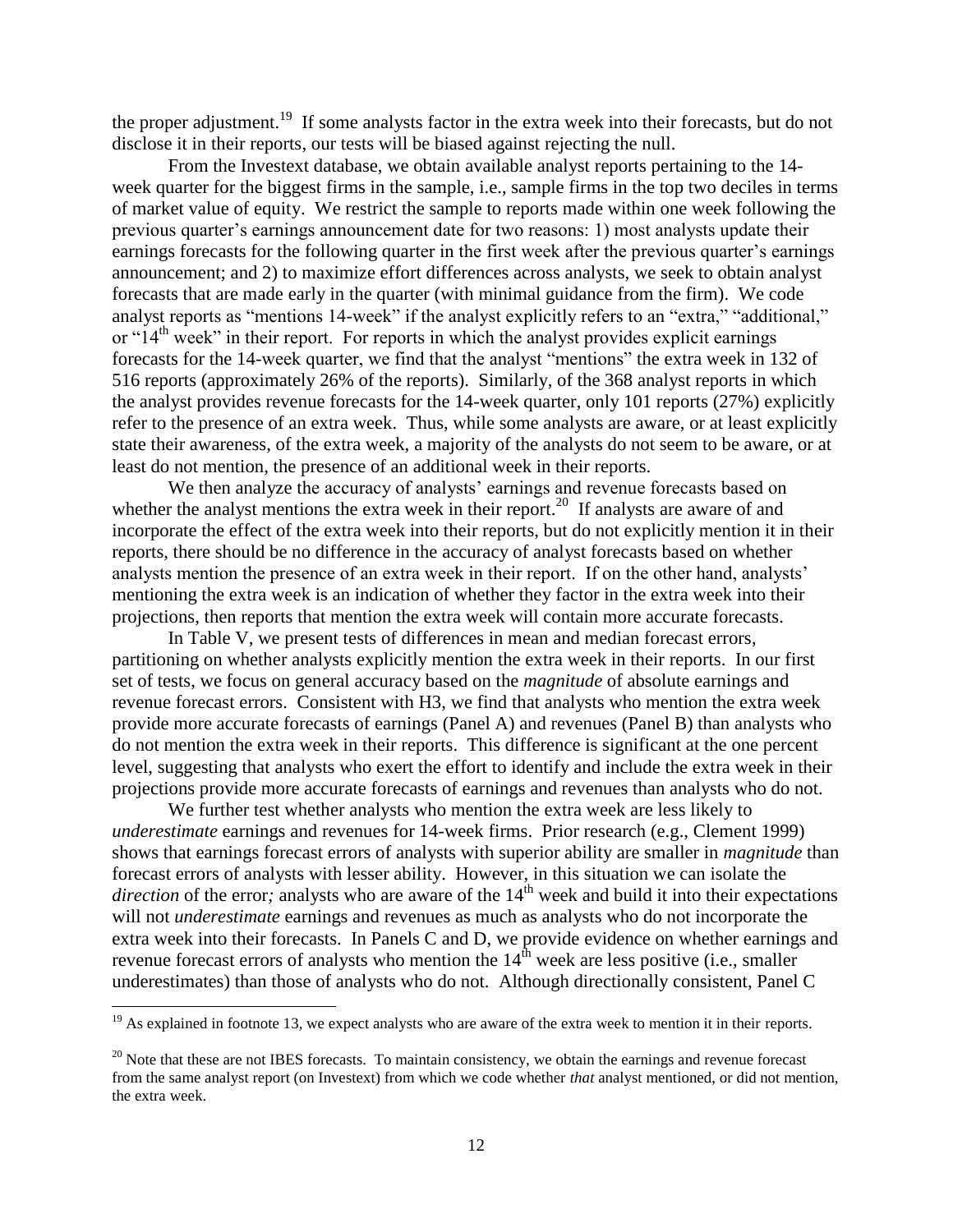does not provide statistically significant support for this conjecture with respect to earnings. However, Panel D provides evidence that analysts who mention the extra week in their reports tend to not underestimate revenues as much as analysts who do not mention the extra week in their report, which strongly supports the effort related hypothesis. Overall, this evidence provides support for H3 and the inferences we draw from our tests in Tables III and IV. Forecast errors are greater in 14-week quarters because the majority of analysts either ignore or are not aware of the extra week and, therefore do not, on average, incorporate the effect of the extra week into their forecasts.

### **D. Stock Return tests**

We focus on quarterly returns rather than short-window announcement period returns because our expectations model is a seasonal random walk expectation that ignores information releases during the quarter. To capture all information emanating in the quarter, the cumulative abnormal returns we report in this section cover the period from two days after the previous quarter's earnings announcement to one day after the earnings announcement for the 14-week quarter. As reported in the univariate tests (Table I, Panel E), taking a long position two days after the prior quarter's earnings announcement to one day after the 14-week quarter earnings announcement, earns buy-and-hold size-adjusted returns of about 2.9% per quarter, on average  $(11.6\%$  annualized).<sup>21</sup> This suggests that investors may be attributing the earnings and revenues from the extra week to improved performance that is expected to persist in future quarters (Hypotheses 4 and 5).

Consider the following regression:

$$
QTRBHAR_{i,q} = \alpha_0 + \alpha_1 14WK_{i,q} + \alpha_2 SUE_{i,q-1} + \alpha_3 \overline{SUE}_{i,q} + \alpha_4 \overline{SUR}_{i,q} + \alpha_5 FQ4 * \overline{SUE}_{i,q} + \alpha_6 FQ4 * \overline{SUR}_{i,q} + \alpha_7 EXWKSUE_{i,q} + \alpha_8 EXWKSUR_{i,q} + e_{i,q}
$$
\n(III)

where,

 $QTRBHAR<sub>i,d</sub>$  is the cumulative size-adjusted buy-and-hold return for firm *i* from two days after the earnings announcement for quarter *q-1* to the day after the earnings announcement for quarter *q*.

*14WK* is a dummy variable that equals one if *q* is a 14-week quarter, and zero otherwise.

*SUE* is the change in income before extraordinary items (adjusted for special items) from quarter *q-4* to quarter *q*, scaled by market value of equity in quarter *q-4*.

*EXWKSUEq*, for 14-week quarters is 1/13 of the income before extraordinary items (adjusted for special items) for quarter *q-4*, scaled by market value of equity (MVE) in quarter *q-4*; *EXWKSUE<sup>q</sup>* equals zero for 13-week quarters.  $\widehat{SUE} = SUE$  (-) EXWKSUE.

*SUR* is the seasonally adjusted change in sales, scaled by market value of equity in quarter *q-4*.

*EXWKSUR<sup>q</sup>* for 14-week quarters is 1/13 of the revenues for quarter *q-4*, scaled by market value of equity in quarter *q-4*; *EXWKSUR<sup>q</sup>* equals zero for 13-week quarters.

 $\widehat{SUB} = SUR$  (-) EXWKSUR.

 $FQ_k(k=1,2,3,4)$  are indicator variables set equal to one if the fiscal quarter  $=k$ , and zero otherwise.

 ${\bf 21}$ In any given month during our sample period, we have a minimum (maximum) of three (138) stocks in the long portfolio. The mean (median) number of firms in the portfolio in a month is 27.6 (20).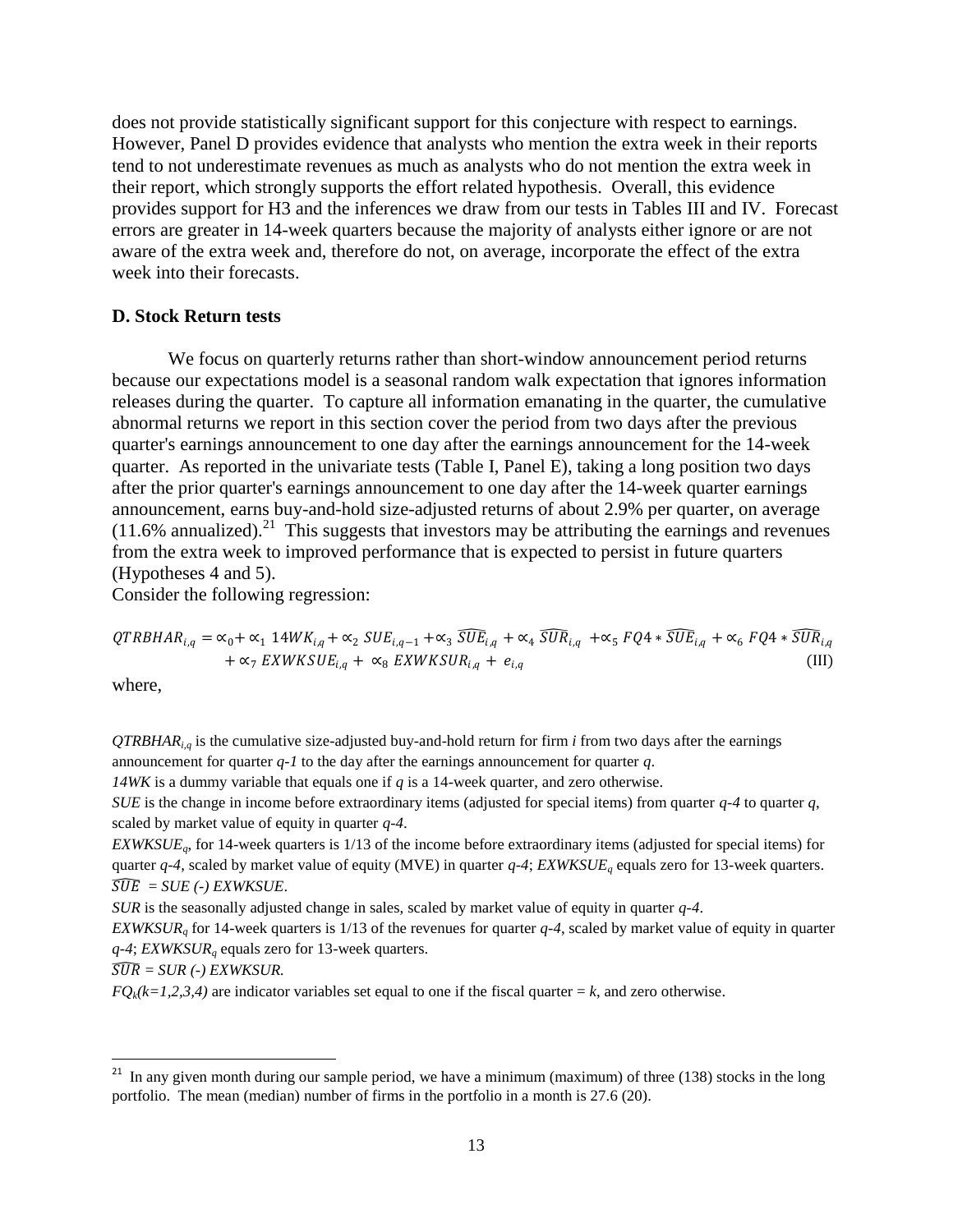Under the assumption of market efficiency the coefficient on *EXWKSUE* (*EXWKSUR*),  $\alpha_7$  ( $\alpha_8$ ), in the regression represented by equation (3) will be zero, because the marginal investor will be aware that this part of the *SUE* (*SUR*) generated in the 14-week quarter is caused by the extra week (and not due to improved performance).

Table VI reports results from our estimation of variants of equation (1). As in our previous analyses, we substitute the continuous variables with their respective ranks. In Model 1, we ignore the current quarters' *SUE* and *SUR* and examine whether abnormal returns in 14 week quarters are positive after controlling for known determinants of returns such as the post earnings announcement drift. Because the majority of 14-week quarters happen in the fourth fiscal quarter, we also control for possible differences in quarterly returns across fiscal quarters. We also include year and industry fixed effects in the regressions and report t-statistics based on Huber-White standard errors clustered at the firm level. Consistent with prior research on post earnings announcement drift (PEAD), returns in the current quarter are positively related to the *SUE* from the previous quarter. The coefficient on the *14WK* dummy is positive and significant  $(p < 0.001)$  suggesting that the positive returns in 14-week quarters is not solely attributable to PEAD or fiscal quarter effects.

## **Insert Table VI here**

In Model 2 we include current quarter  $\widehat{SUE}$  and  $\widehat{SUR}$ , where both variables exclude the estimated effect of the extra week in 14 week quarters. We also allow for the  $\widehat{SUE}$  and  $\widehat{SUR}$  in the fourth fiscal quarter to have differential persistence than in other quarters. Consistent with prior research, the coefficients on  $\widehat{SUE}$  and  $\widehat{SUR}$  are both positive (Swaminathan and Weintrop 1991), and fourth quarter  $\widehat{SUE}$  has lower impact on returns (Rangan and Sloan 1998). The *14WK* dummy still continues to be significantly positive; thus, investors seem to positively react to firms in their 14-week quarters beyond "normal"  $\widehat{SUE}$  and  $\widehat{SUR}$ .

In Model 3, we introduce the additional earnings (*EXWKSUE*) and revenues (*EXWKSUR*) attributable to the extra week as variables in the regression. If markets are cognizant of the extra week and understand the (zero) pricing implications of performance due to extended time periods, the coefficients on *EXWKSUE* and *EXWKSUR* should be zero. However, we find that the coefficient on *EXWKSUE* is significantly positive  $(p < 0.001)$  suggesting that the market does seem to value the (predictable) earnings due to the extra week. The coefficient on *EXWKSUR* is not significantly different from zero. In addition, the coefficient on the *14WK* dummy is no longer significant; thus, the positive returns in 14-week quarters is not some unexplained phenomenon, but is mostly attributable to investors (mis)pricing the predictable earnings (*EXWKSUE*) due to the extra week in the quarter. Overall, investors seem to value the additional earnings attributable to the extra week as if it were a "surprise," rather than as an anticipated component of earnings.

Both the univariate and multivariate returns results are consistent with investors failing to take into account the effect of 14-week quarters in their expectations and being seemingly surprised by higher earnings (and revenues) in the quarter. This suggests a potential inefficiency with respect to information about 14-week quarters. As with the analyst forecast results, this evidence is quite surprising given the ease with which this information can be obtained and built into expectations.

## **IV. Further Analyses**

### **A. Disclosure of the extra week at the earnings announcement**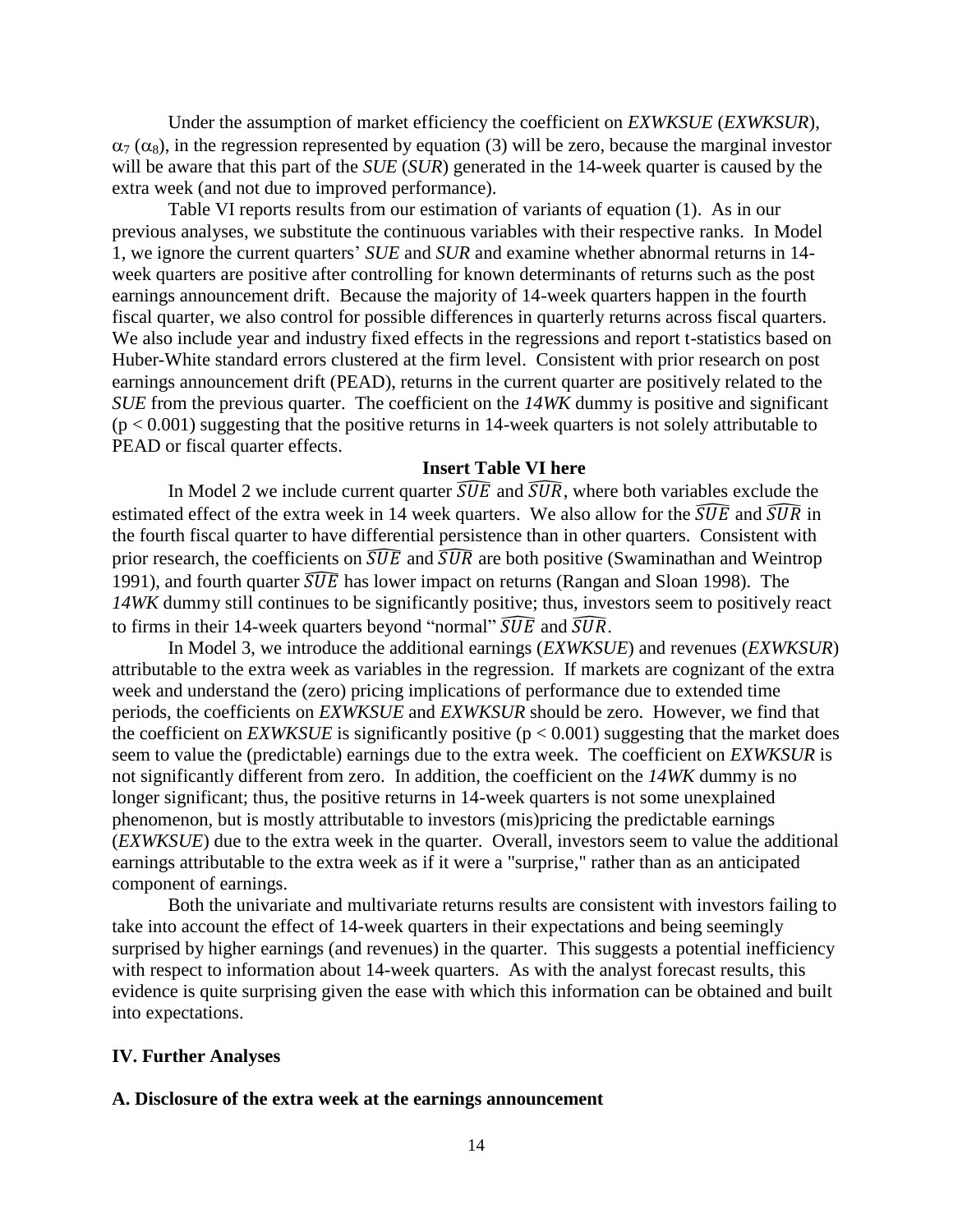The anomalous behavior of investors documented in the previous section could be mitigated if firms prominently disclose and discuss the impact of the extra week at the earnings announcement date. We examine the returns around the earnings announcement date to determine whether stock returns of firms that prominently disclose the presence of the extra week differ from firms that do not disclose the presence of the extra week.<sup>22</sup> One incentive for firms to not clearly mention or discuss the extra week at the announcement may be to obfuscate the additional revenues and earnings attributable to the extra week. As discussed earlier, the extra week's contribution to revenues and earnings are purely transitory and therefore should not be priced at the announcement date. If the firms do not clearly disclose the presence of the extra week, it is more likely that the market will (mistakenly) price the additional earnings and revenues.

For 14-week quarters before 2002, we search the Lexis-Nexis database and examine newswire and press reports around the announcement date to determine whether the firm discloses the extra week. After 2002, we obtain earnings press release information filed with the SEC (Form 8-K).<sup>23</sup> Out of the 886 14-week quarters in the sample, we are unable to find press releases for 76 observations; we exclude these observations from further analysis, because it is impossible to discern the level of disclosure. Of the remaining 810 observations, in 462 cases the presence of the extra week is clearly mentioned in the report, whereas in the other 348 cases, a keyword search for the term "week" within the press release returns no hits.<sup>24</sup> Thus in the latter category, there is no mention of the extra week either in the body of the press reports or in the abstracts of the financial statements, if any are presented. We categorize the former observations as *DISCLOSE* and the latter as *NONDISCLOSE*.

As discussed above, investors are more likely to be misled when the firm does not clearly disclose the presence of the extra week in their earnings announcement press release. Accordingly, we examine whether returns around earnings announcements are more positive for the *NONDISCLOSE* firms and whether the positive returns are associated with the extra week's revenues and earnings. Specifically, we run variants of the following regression model:

 $EADCAR_{i,q} = \alpha_0 + \alpha_1 \; DISCLOSE_{i,q} + \alpha_2 \; NONDISCLOSE_{i,q} + \alpha_3 \; SUE_{i,q-1} + \alpha_4 \; \widehat{SUE}_{i,q} + \alpha_5 \; \widehat{SUB}_{i,q} \; + \alpha_6 \; FQA$ 

 $*\widehat{SUE}_{i,q} + \alpha_7 \ FQ4 * \widehat{SUR}_{i,q} + \alpha_7 \ DISCLOSE * EXWKSUE_{i,q} + \alpha_8 \ DISCLOSE * EXWKSUR_{i,q}$ 

 $+ \alpha_9$  NONDISCLOSE \* EXWKSUE<sub>i,q</sub> +  $\alpha_{10}$  NONDISCLOSE \* EXWKSUR<sub>i,q</sub> +  $e_{i,q}$  (IV)

where,  $EADCAR_{i,q}$  is the cumulative size-adjusted return for firm *i* from the day before to the day after the earnings announcement for quarter  $q$ ;  $\widehat{SUE}$  and  $\widehat{SUR}$  again exclude the effect of the extra week in 14-week quarters and *EXWKSUE* and *EXWKSUR* are 1/13 of the earnings and

l

 $^{22}$  As opposed to the previous returns analysis (Table 6) where we examine long-window (quarterly) returns, here we focus on short-window announcement period returns because the disclosure we examine is at the earnings announcement.

<sup>&</sup>lt;sup>23</sup> Firms are required to file their earnings announcement press releases in form 8-K after 2002.

 $24$  The level of emphasis of the extra week varies within the observations where the extra week is mentioned. In a few cases, the firm actually discloses the impact of the extra week (mostly as it relates to revenues), but in a majority of the cases, the firm only captions the income statement with the term "for the 14 weeks ended" followed by the last day of the quarter. Due to the insufficient number of observations across the finer disclosure spectrum, we collapse the disclosure into "mentioned" and "not mentioned" based on whether the report mentions the presence of the extra week (irrespective of where the reference to the extra week falls in the report).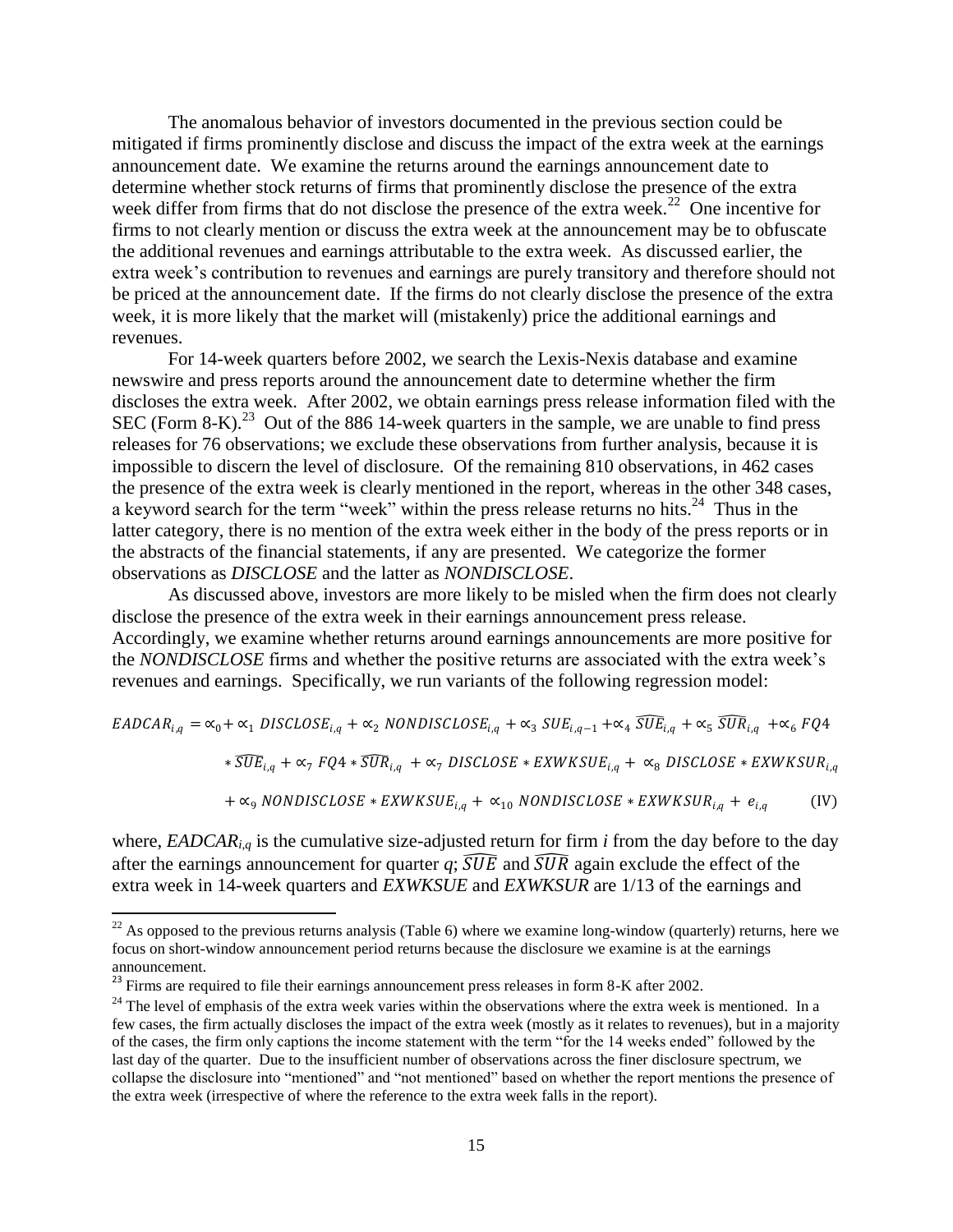revenues , respectively, for the same quarter in the year prior to the 14-week quarter (as in Table VI).

Results are reported in Table VII. In the first regression, Model 1, we only control for post earnings announcement drift and fiscal quarter effects. As expected the coefficient on the previous quarter's *SUE* is significantly positive consistent with post earnings announcement drift. The *DISCLOSE* dummy is not significant, while the *NONDISCLOSE* dummy is significantly positive ( $p < 0.05$ ) suggesting that earnings announcement period returns are positive only for firms that do not disclose the extra week in their earnings press release.

## **Insert Table VII here**

In Model 2, we drop the previous quarter's *SUE*, and introduce the current quarter's unexpected earnings ( $\widehat{SUE}$ ) and revenues ( $\widehat{SUR}$ ). We also control for the fiscal fourth quarter effect (Rangan and Sloan 1998). Note that the  $\widehat{SUE}$  and  $\widehat{SUR}$  variables exclude the estimated effects of the extra week as described in the previous section. Both  $\widehat{SUE}$  and  $\widehat{SUR}$  are significantly positively related to announcement period returns consistent with previous research. The *NONDISCLOSE* dummy continues to be significantly positive  $(p < 0.01)$ , consistent with positive returns to firms that do not clearly disclose the extra week.

Finally, in Model 3 we introduce the transitory earnings and revenue component attributable to the extra week. If the positive reaction to *NONDISCLOSE* firms is associated with investors (mis)pricing the earnings and revenues attributable to the extra week, then the coefficient on the interacted variables *NONDISCLOSE\*EXWKSUE* and *NONDISCLOSE\*EXWKSUR* will be positive. We find that the coefficient on *NONDISCLOSE\*EXWKSUE* is significantly positive, while the coefficient on *NONDISCLOSE\*EXWKSUR* is not significant (similar to the effects documented in Table VI). Moreover, the intercept dummy variable *NONDISCLOSE* is no longer significant, consistent with the positive return at the earnings announcement attributable to the extra week's earnings for these firms. None of the interaction variables are significant for the *DISCLOSE* category. The overall result from Table VII suggests that returns are greater at the announcement for firms that do not clearly disclose the presence of the extra week and the positive return is associated with the additional earnings attributable to the extra week. Firms that disclose the extra week in their press releases, on the other hand, do not exhibit similar return behavior.

### **B. Abnormal Accruals**

The evidence with respect to revenues and earnings in 14 week quarters suggests that the effect of the extra week in the 14-week quarter is much more pronounced in revenues than in earnings. It is possible that firms strategically exploit the extra earnings arising in the 14-week quarter. Managers likely have incentives to offset the higher income in 14-week quarters with income-decreasing accruals. This may offset previous income increasing accruals or allow the firm to keep the increased earnings attributable to the extra week in reserve for use in future quarters. Based on prior research which suggests that firms may manage earnings through "abnormal" accruals (e.g., Dechow and Sloan 1995), we examine whether firms in our sample manage earnings downward through lower abnormal accruals in 14-week quarters. To do so, we estimate the following regression with industry and fiscal quarter fixed effects.

$$
TOTACCL_{i,q} = a_0 + a_1 \Delta SALES_{i,q} + a_2 PPE_{i,q} + a_3 14 WK_{i,q} + e_{i,q}
$$
 (V)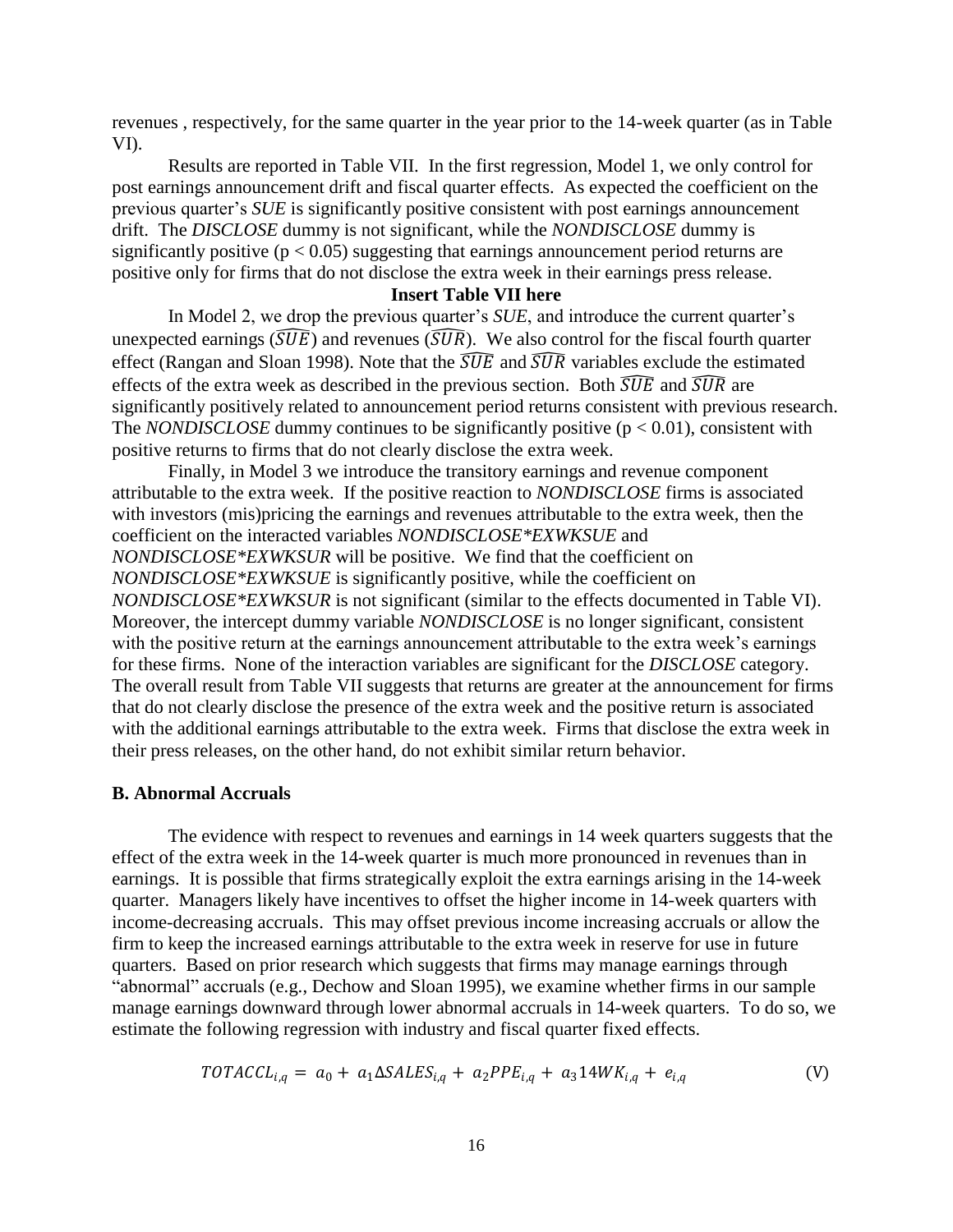where

*TOTACCL* is the working capital accruals from the balance sheet excluding cash and the current portion of long-term debt; *ΔSALES* is the change in sales from the previous quarter; *PPE* is Net Property, Plant and Equipment; and  $14WK = 1$  if it is a 14-week quarter and zero, otherwise.

In untabulated results, we find that the coefficient on *14WK* is negative and statistically significant (p<.001), which is consistent with managers making income-decreasing accruals in 14-week quarters. <sup>25</sup>

In a second set of tests we estimate firm-specific accrual models (Jones 1991; Dechow and Sloan 1995) and include an indicator variable for the  $4<sup>th</sup>$  quarter since accruals tend to be more negative in the  $4<sup>th</sup>$  quarter. For this set of tests, we require at least 11 firm-quarters for a firm to be included in the sample, which reduces our sample to 483 firms, 539 14-week quarters, and a total of 10,878 quarters. For each firm, we estimate the model using all quarters excluding the 14-week quarters. We then use the fitted values from these regressions to estimate abnormal accruals in the 14-week quarters. We find that the 14-week abnormal accruals for these firms are negative, but not significantly different from zero.

Overall, we find some evidence that the somewhat weaker effect of the extra week for earnings compared to revenues is partially explained by firms strategically making incomedecreasing accruals in 14-week quarters.

## **V. Conclusions**

l

In this study we identify an attractive setting to test whether investors and information intermediaries (analysts) fixate on past earnings when forecasting future earnings. In the case of 14-week quarters, we know that a seasonal random walk model is downward biased and we know the magnitude (roughly 1/13) of the bias. Further, the fact that the timing of 14-week quarters is pre-determined gives us confidence that our variable of interest is uncorrelated with other firm performance-based characteristics that might drive our results. Finally, because the forecast correction needed in 14-week quarters is very simple and predictable (we know when these quarters will occur) any observed fixation is likely due to a lack of effort on the part of the average analyst or marginal investor, as opposed to a lack of ability.

Consistent with past evidence on fixation, we find that analysts, on average, appear to either ignore or are unaware of 14-week quarters and systematically underestimate both earnings and revenues in those quarters. For the same quarter in the year following a 14-week quarter, analysts again appear to overestimate revenues and, to a lesser extent, earnings (they appear to "forget" there was an extra week in the same fiscal quarter of the previous year). In more detailed tests, we find that analysts who are aware of the extra week in the quarter (those that disclose this fact in their reports) have smaller forecast errors than those who do not seem to be aware of the extra week.

Stock return tests lead us to similar conclusions about the marginal investor. First, we find that a trading strategy of buying stocks two days after the prior earnings announcement and holding until one day after the earnings announcement for the 14-week quarter, earns abnormal

<sup>&</sup>lt;sup>25</sup> We also control for performance using ROA in the previous quarter (Kothari, et al. 2005) and our results are unaffected.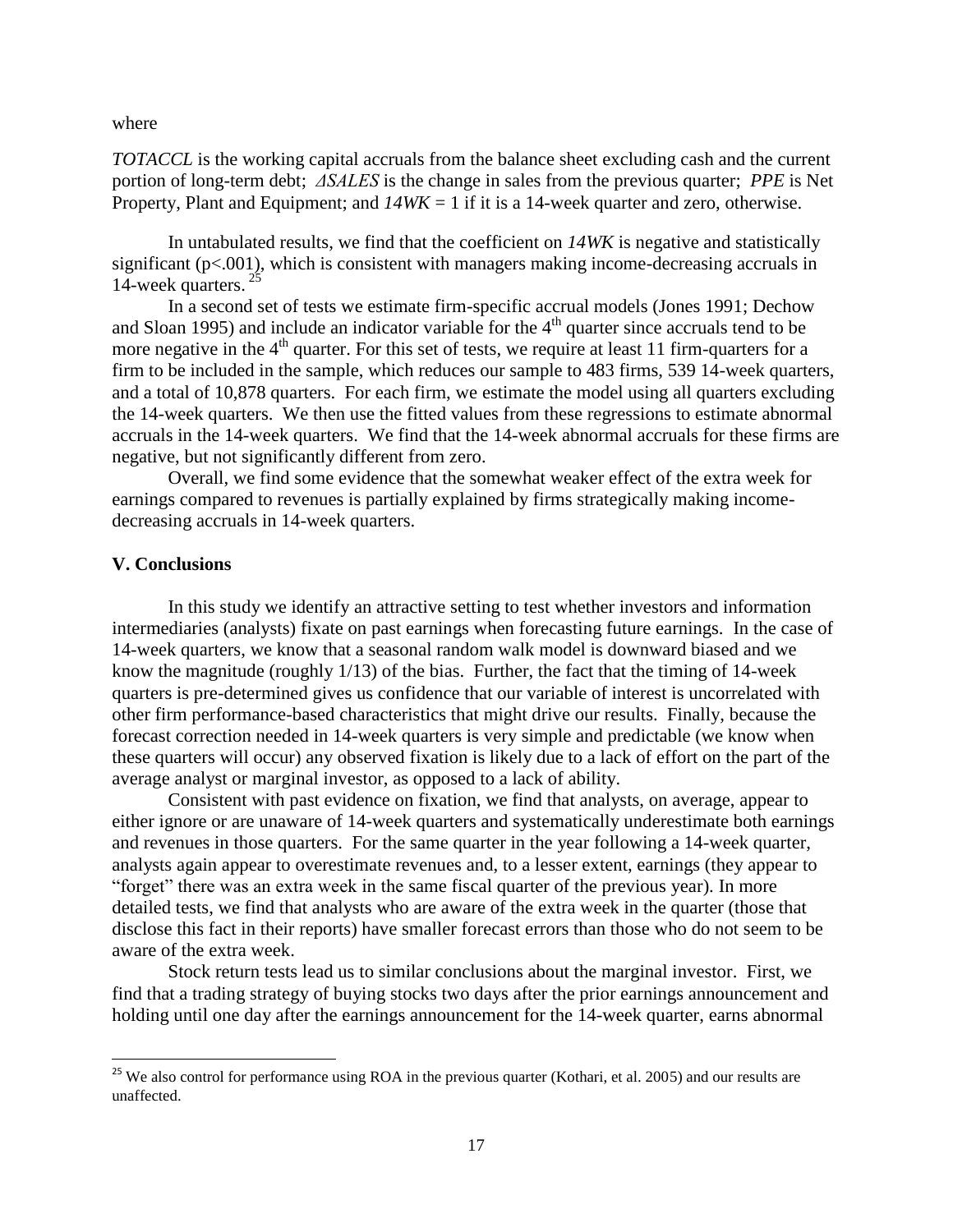returns of 2.9% per quarter (11.6% annualized). Results of a regression of returns on unexpected earnings and revenues suggest that investors seem to price the "unexpected" earnings related to the extra week, which one would not expect in an efficient market, since such innovations are predictable and will not persist.

Our findings add to the discussion on market efficiency. Using methods similar to past research but in a unique research setting, we find evidence consistent with analysts and investors failing to incorporate clearly available information about future earnings and revenues into forecasts and prices. These results are quite surprising in light of the ease with which this information can be obtained and incorporated into expectations. Our evidence suggests opportunities for future research on potential impediments to the rational pricing of past accounting information. For analysts, perhaps there are not sufficient incentives to provide accurate forecasts. For investors, perhaps there are other impediments to arbitrage than those that researchers typically point to (e.g., firm size and inability to short). What is peculiar about our setting is that the returns are in the long-position, which eliminates many of the traditional concerns about implementability, but perhaps other impediments exist.

### **References**

- Ball, R., and E. Bartov. "How Naïve is the Stock Market's Use of Earnings Information?" *Journal of Accounting and Economics* 21 (1996): 319-337.
- Bartov, E., and G.M. Bodnar. "Firm Valuation, Earnings Expectations, and the Exchange-Rate Exposure Effect." *Journal of Finance* 49 (1994): 1755-1785.
- Bernard, V.L., and J.K. Thomas. "Post-Earnings-Announcement Drift: Delayed Price Response or Risk Premium?" *Journal of Accounting Research* 27 (1989): 1-36.
- Bernard, V.L., and J.K. Thomas. "Evidence that Stock Prices Do Not Fully Reflect the Implications of Current Earnings for Future Earnings." *Journal of Accounting and Economics* 13 (1990): 305-340.
- Bernard, V.L.; J.K. Thomas; and J. Wahlen. "Accounting-Based Stock Price Anomalies: Separating Market Inefficiencies from Risk." *Contemporary Accounting Research* 14 (1997): 89-136.
- Bradshaw, M.T.; S.A. Richardson; and R.G. Sloan. "Do Analysts and Auditors Use Information in Accruals?" *Journal of Accounting Research* 39 (2001): 45-74.
- Clement, M.B. "Analyst Forecast Accuracy: Do Ability, Resources, and Portfolio Complexity Matter?" *Journal of Accounting and Economics* 27 (1999): 285-303.
- Dechow, P.M., and S.G. Sloan. "Detecting Earnings Management." *The Accounting Review* 70 (1995): 193-225.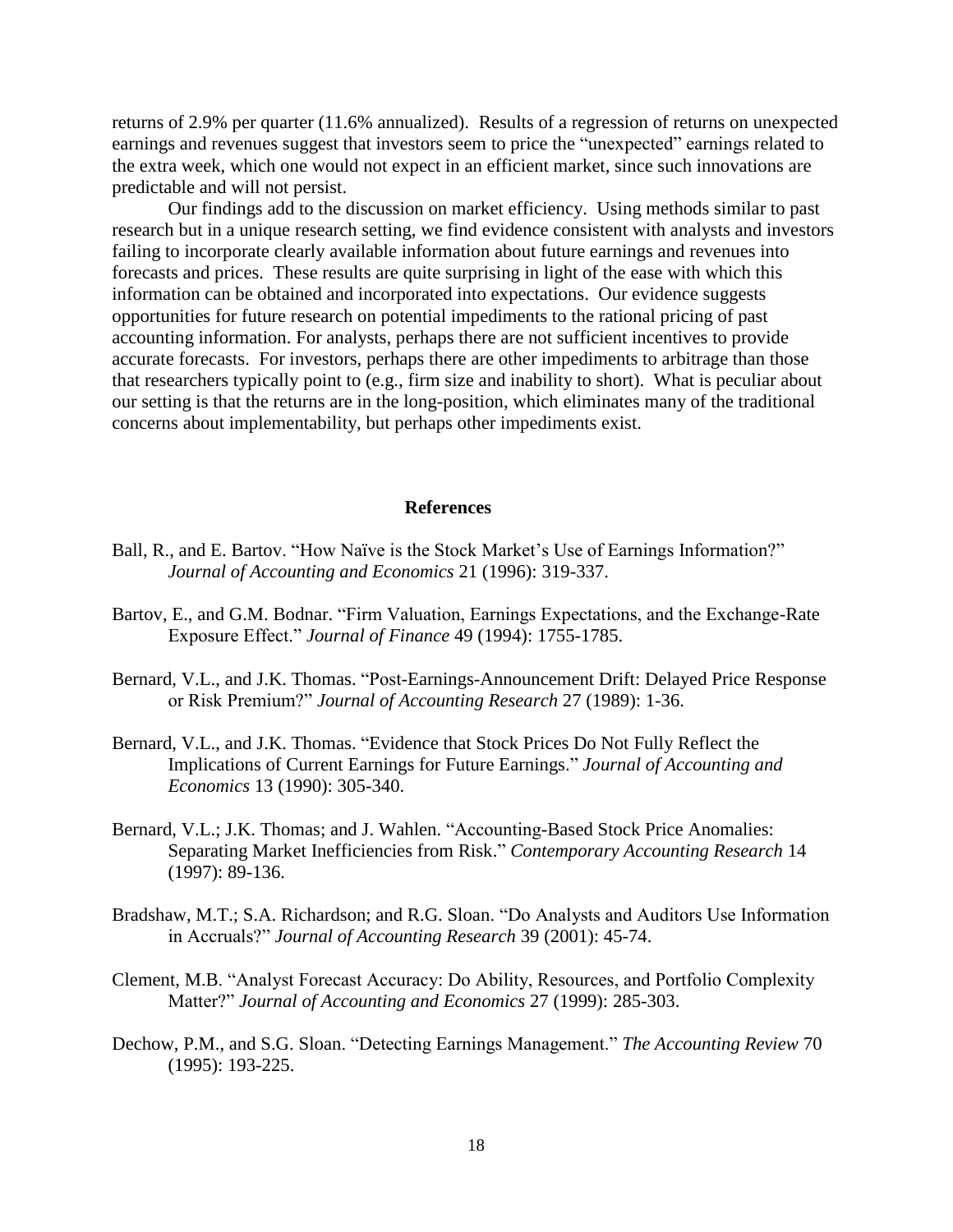- Donelson, D.C. "The Effect of Fiscal Years on Revenue Innovation Persistence." Working paper, University of Texas at Austin, 2008. Also available at http://papers.ssrn.com/sol3/papers.cfm?abstract\_id=971995
- Ertimur, Y., J. Livnat, and M. Martikainen. "Differential Market Reaction to Revenue and Expense Surprises." *Review of Accounting Studies* 8 (2003): 185-211.
- Fairfield, P.M.; S. Ramnath; and T.L. Yohn. "Do Industry-Level Analyses Improve Forecasts of Financial Performance?" *Journal of Accounting Research* 47 (2009): forthcoming.
- Hirshleifer, D., and S.H.Teoh. "Limited Attention, Information Disclosure, and Financial Reporting." *Journal of Accounting & Economics* 36 (2003): 337-386.
- Hong, H., and J. Kubik. "Analyzing the Analysts: Career Concerns and Biased Earnings Forecasts." *Journal of Finance* 58 (2003): 313-351.
- Hong, H.; T. Lim; and J. Stein. "Bad News Travels Slowly: Size, Analyst Coverage, and the Profitability of Momentum Strategies." *Journal of Finance* 55 (2000): 265-295.
- Jegadeesh, N., and J. Livnat. "Post-Earnings-Announcement Drift: The Role of Revenue Surprises." *Financial Analysts Journal* 62 (2006): 22-34.
- Jones, J. "Earnings management during Import Relief Investigations." *Journal of Accounting Research* 44 (1991): 193-228.
- Kothari, S.P. "Capital Markets Research in Accounting." *Journal of Accounting and Economics*  31 (2001): 105-231.
- Kothari, S.P., A. Leone; and C. Wasley. "Performance Matched Discretionary Accrual Measures." *Journal of Accounting and Economics* 39 (2005): 163-197.
- Kraft, A.; A. Leone; and C. Wasley. "An Analysis of the Theories and Explanations Offered for the Mispricing of Accruals and Accrual Components." *Journal of Accounting Research*  44 (2006): 297-339.
- Kross, W., and D. Schroeder. "An Investigation of Seasonality in Stock Price Responses to Quarterly Earnings Announcements." *Journal of Business Finance & Accounting* 17 (1990): 649-675.
- Lim, T. "Rationality and Analysts' Forecast Bias." *Journal of Finance* 56 (2001): 369-385.
- Mendenhall, R. "Evidence of Possible Underweighting of Earnings-Related Information." *Journal of Accounting Research* 29 (1991): 170-180.
- Rangan, S., and R.G. Sloan. "Implications of the Integral Approach to Quarterly Reporting for the Post-Earnings Announcement Drift." *The Accounting Review* 73 (1998): 353-371.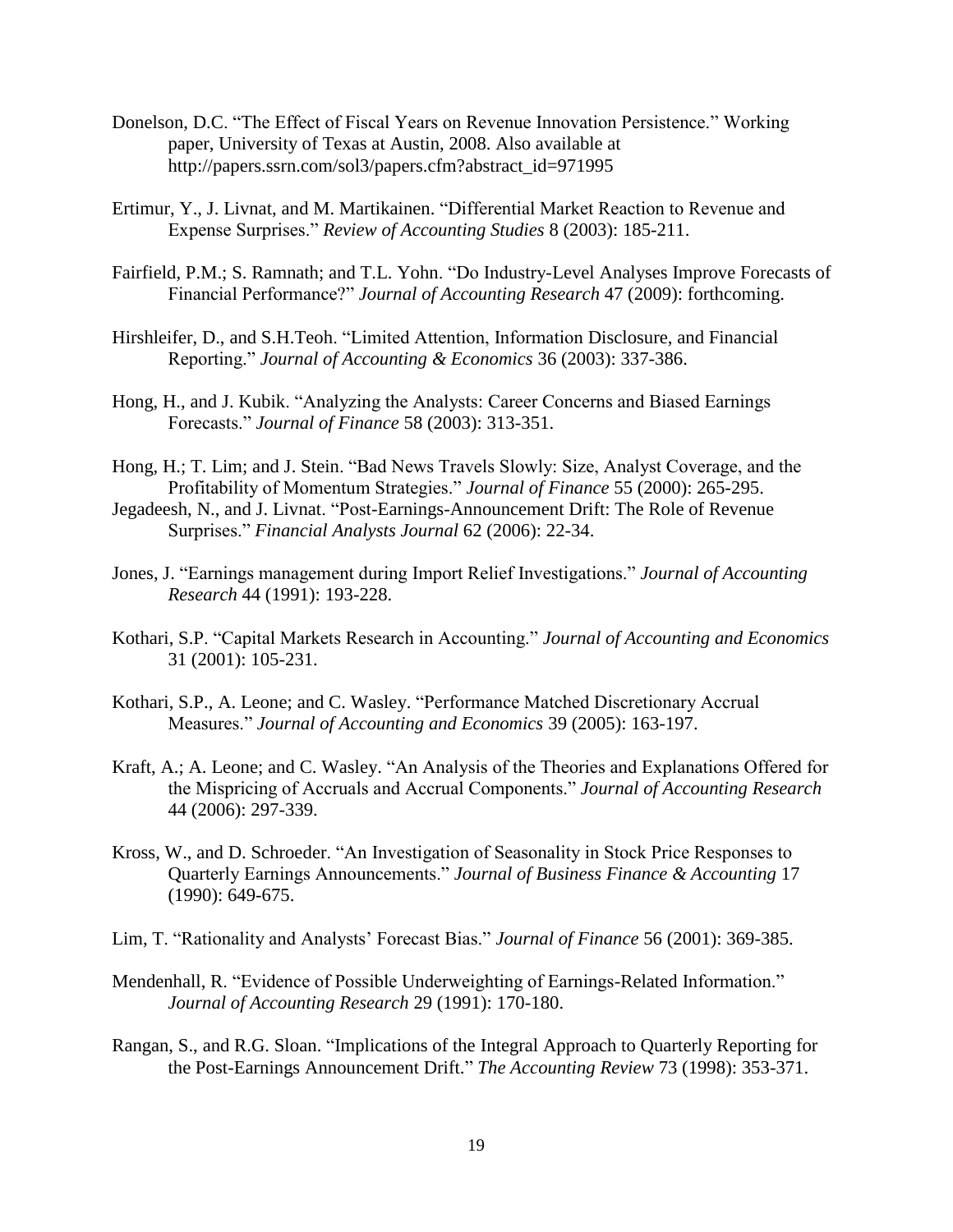- Sloan, R. "Do Stock Prices Fully Reflect Information in Accruals and Cash Flows about Future Earnings?" *The Accounting Review* 71 (1996): 289-315.
- Stickel, S. "Reputation and Performance among Security Analysts." *Journal of Finance* 47 (1992): 1811-1836.
- Swaminathan, S., J. Weintrop. "The Information content of Earnings, Revenues, and Expenses." *Journal of Accounting Research* 29 (1991): 418-427.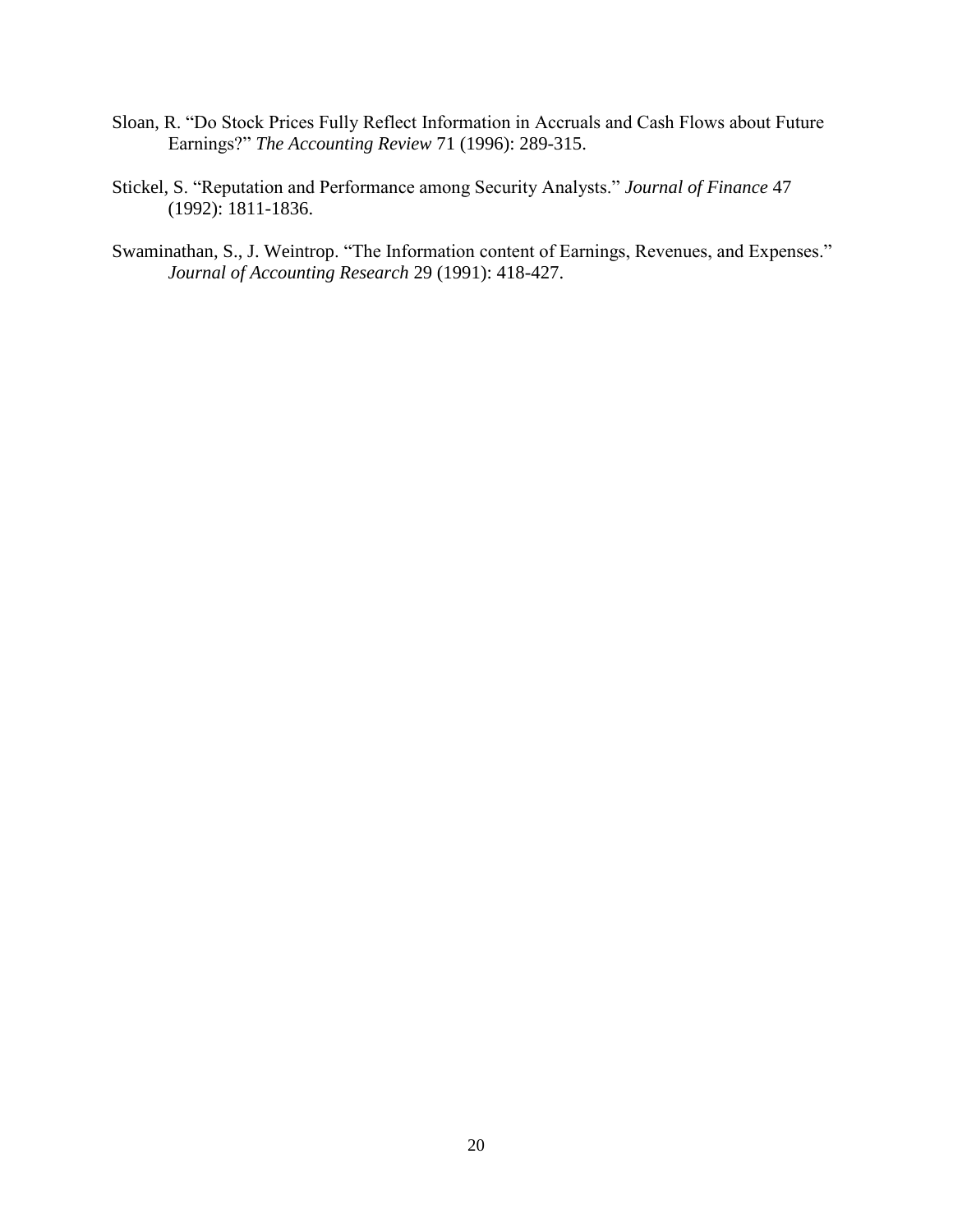# **Table 1 Sample and Descriptive Statistics**

# **Panel A - 14-week Frequency**

|                                                 | Number of<br>Firms | Number of 14-week<br><b>Observations</b> |
|-------------------------------------------------|--------------------|------------------------------------------|
| Firms with one 14-week observation in sample    | 440                | 440                                      |
| Firms with two 14-week observations in sample   | 208                | 416                                      |
| Firms with three 14-week observations in sample | <u> 10</u>         | $\frac{30}{5}$                           |
|                                                 |                    |                                          |
| Total                                           | 658                | 886                                      |

# **Panel B - Frequency of 14-week Fiscal Quarter**

| <b>Fiscal Quarter</b> | Number of 14-week | Percentage of Total |
|-----------------------|-------------------|---------------------|
|                       | Observations      |                     |
| First                 | 133               | 15.01%              |
| Second                | 28                | 3.16%               |
| <b>Third</b>          | 41                | 4.63%               |
| Fourth                | <u>684</u>        | 77.20%              |
| Total                 | 886               | 100.00%             |

# **Panel C - Day of the Week in which 14-week Quarter Ends**

| Day of Week | Number of<br><b>Observations</b> | Percentage of<br>Total |
|-------------|----------------------------------|------------------------|
| Sunday      | 235                              | 26.52%                 |
| Monday      | 2                                | 0.23%                  |
| Tuesday     | 7                                | 0.79%                  |
| Wednesday   | 7                                | 0.79%                  |
| Thursday    | 16                               | 1.81%                  |
| Friday      | 102                              | 11.51%                 |
| Saturday    | 517                              | 58.35%                 |
| Total       | 886                              | 100.00%                |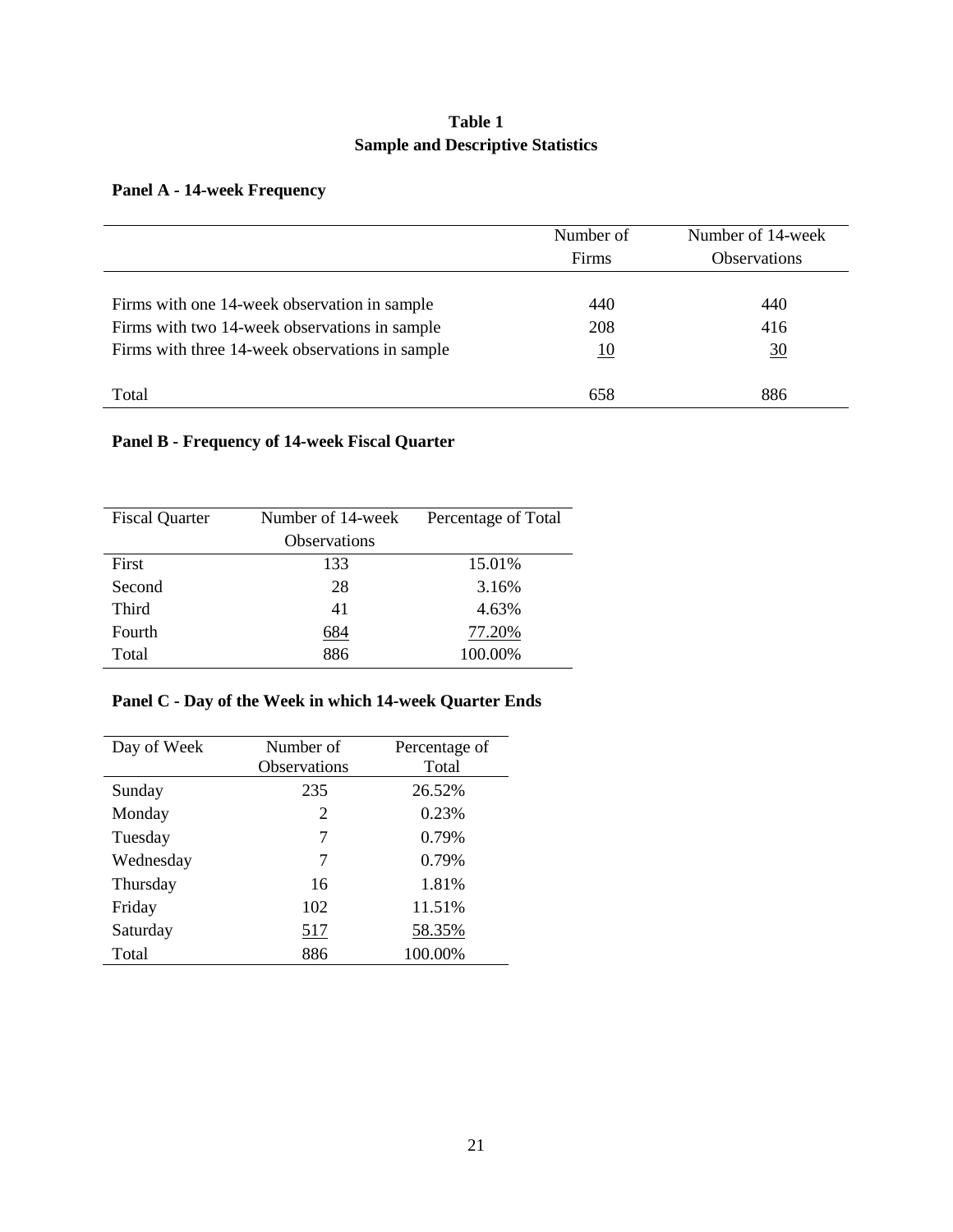# **Panel D - Industry Representation of 14-week Sample**

| <b>Two-digit</b><br><b>SIC Code</b> | <b>Industry Description</b>                  | Number of<br>Firms<br>in Sample | Number of<br>Firms in<br>Compustat | <b>Industry</b><br>Representation<br>in Sample | Sample as<br>Percentage<br>of |
|-------------------------------------|----------------------------------------------|---------------------------------|------------------------------------|------------------------------------------------|-------------------------------|
|                                     |                                              |                                 |                                    |                                                | Compustat                     |
|                                     |                                              |                                 | $28\,$                             | 0.30%                                          | 7.14%                         |
| 1                                   | Agricultural production-crops                | 2                               |                                    |                                                |                               |
| 2                                   | Agricultural production-livestock            | $\mathbf{1}$                    | 7                                  | 0.15%                                          | 14.29%                        |
| 16                                  | Heavy construction contractors               | $\mathbf{1}$                    | 42                                 | 0.15%                                          | 2.38%                         |
| $20\,$                              | Food and kindred products                    | 30                              | 294                                | 4.56%                                          | 10.20%                        |
| 21                                  | Tobacco products                             | $\mathbf{1}$                    | 19                                 | 0.15%                                          | 5.26%                         |
| $22\,$                              | Textile mill products                        | 23                              | 77                                 | 3.50%                                          | 29.87%                        |
| 23                                  | Apparel and other textile products           | $18\,$                          | 124                                | 2.74%                                          | 14.52%                        |
| 24                                  | Lumber and wood products                     | 7                               | 62                                 | 1.06%                                          | 11.29%                        |
| 25                                  | Furniture and fixtures                       | 13                              | 71                                 | 1.98%                                          | 18.31%                        |
| $26\,$                              | Paper and allied products                    | 7                               | 131                                | 1.06%                                          | 5.34%                         |
| 27                                  | Printing and publishing                      | 15                              | 175                                | 2.28%                                          | 8.57%                         |
| $28\,$                              | Chemicals and allied products                | 12                              | 950                                | 1.82%                                          | 1.26%                         |
| 30                                  | Rubber and miscellaneous plastics products   | 12                              | 150                                | 1.82%                                          | 8.00%                         |
| 31                                  | Leather and leather products                 | 9                               | 31                                 | 1.37%                                          | 29.03%                        |
| 32                                  | Stone, clay, glass, and concrete products    | 4                               | 83                                 | 0.61%                                          | 4.82%                         |
| 33                                  | Primary metal industries                     | 7                               | 190                                | 1.06%                                          | 3.68%                         |
| 34                                  | Fabricated metal products                    | 9                               | 173                                | 1.37%                                          | 5.20%                         |
| 35                                  | Industrial machinery and equipment           | 44                              | 789                                | 6.69%                                          | 5.58%                         |
| 36                                  | Electrical and electronic equipment          | 78                              | 991                                | 11.85%                                         | 7.87%                         |
| 37                                  | Transportation equipment                     | 12                              | 267                                | 1.82%                                          | 4.49%                         |
| 38                                  | Instruments and related products             | 50                              | 776                                | 7.60%                                          | 6.44%                         |
| 39                                  | Miscellaneous manufacturing industries       | 5                               | 155                                | 0.76%                                          | 3.23%                         |
| 40                                  | Railroad Transportation                      | $\mathbf{1}$                    | 36                                 | 0.15%                                          | 2.78%                         |
| 42                                  | Motor freight transportation and warehousing | 3                               | 97                                 | 0.46%                                          | 3.09%                         |
| 47                                  | Transportation services                      | $\mathbf{1}$                    | 63                                 | 0.15%                                          | 1.59%                         |
| $\sqrt{48}$                         | Communications                               | $\mathbf{1}$                    | 752                                | 0.15%                                          | 0.13%                         |
| 49                                  | Electric, gas, and sanitary services         | $\mathbf{1}$                    | 586                                | 0.15%                                          | 0.17%                         |
| 50                                  | Wholesale trade--durable goods               | 14                              | 357                                | 2.13%                                          | 3.92%                         |
| 51                                  | Wholesale trade--nondurable goods            | 8                               | 217                                | 1.22%                                          | 3.69%                         |
| 52                                  | Building materials, hardware                 | 8                               | 29                                 | 1.22%                                          | 27.59%                        |
| 53                                  | General merchandise stores                   | 24                              | $80\,$                             | 3.65%                                          | 30.00%                        |
| 54                                  | Food stores                                  | 15                              | 93                                 | 2.28%                                          | 16.13%                        |
| 55                                  | Automotive dealers and gas stations          | 7                               | 51                                 | 1.06%                                          | 13.73%                        |
| 56                                  | Apparel and accessory stores                 | 44                              | 91                                 | 6.69%                                          | 48.35%                        |
| 57                                  | Furniture, home furnishings                  | 12                              | 69                                 | 1.82%                                          | 17.39%                        |
| 58                                  | Eating and drinking places                   | $42\,$                          | 217                                | 6.38%                                          | 19.35%                        |
| 59                                  | Miscellaneous retail                         | 51                              | 305                                | 7.75%                                          | 16.72%                        |
| 62                                  | Security, commodity brokers, and services    | $\boldsymbol{2}$                | 195                                | 0.30%                                          | 1.03%                         |
| 64                                  | Insurance agents, brokers, and service       | $\mathbf{1}$                    | $78\,$                             | 0.15%                                          | 1.28%                         |
| 65                                  | Real estate                                  | $\overline{\mathbf{c}}$         | 145                                | 0.30%                                          | 1.38%                         |
| 67                                  | Holding and other investment offices         | 3                               | 536                                | 0.46%                                          | 0.56%                         |
| $70\,$                              | Hotels, camps, and other lodging places      | 2                               | $81\,$                             | 0.30%                                          | 2.47%                         |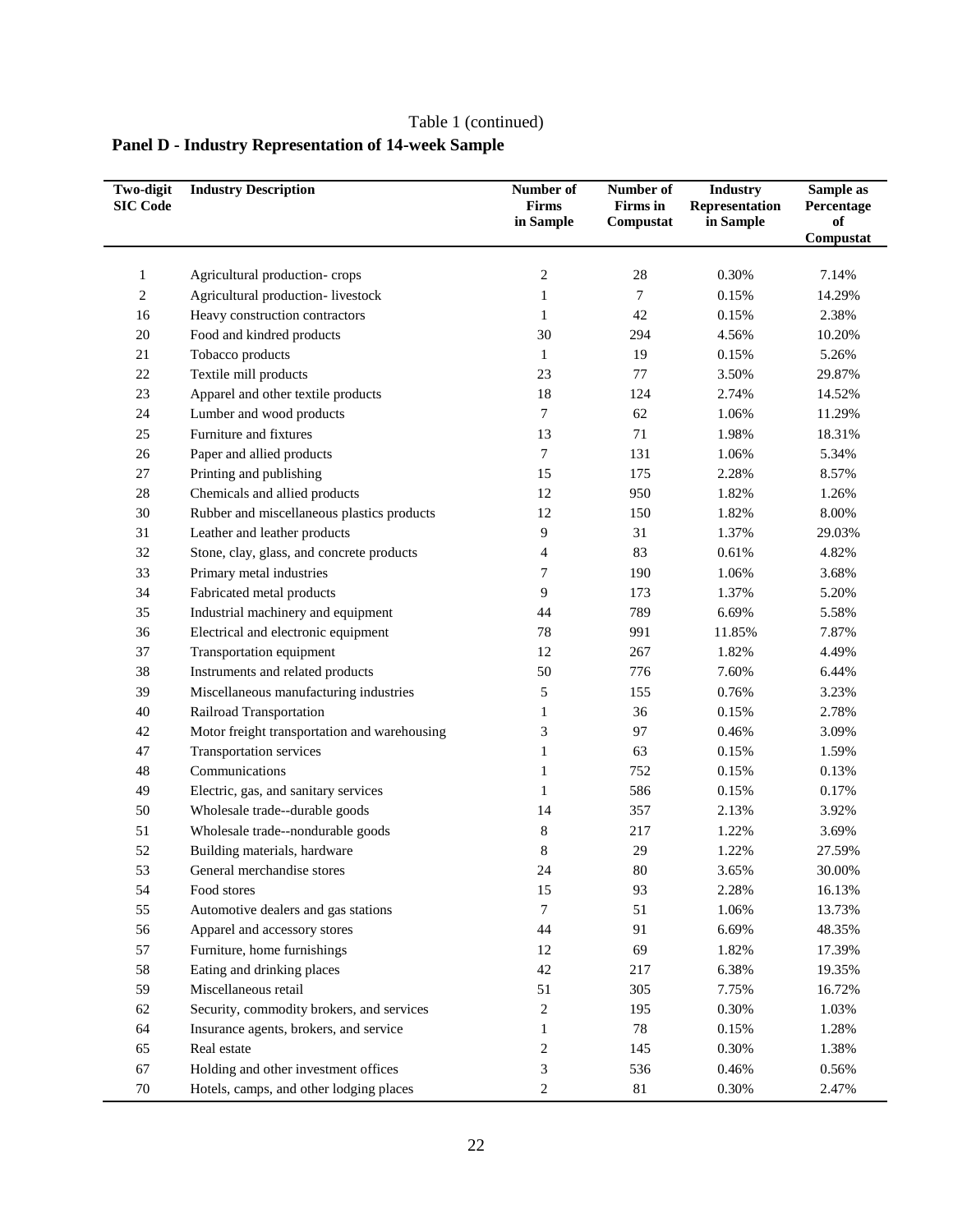| <b>Two-digit</b><br><b>SIC Code</b> | <b>Industry Description</b>              | Number of<br><b>Firms</b><br>in Sample | Number of<br>Firms in<br>Compustat | <b>Industry</b><br><b>Representation</b><br>in Sample | Sample as<br>Percentage<br>оf<br>Compustat |
|-------------------------------------|------------------------------------------|----------------------------------------|------------------------------------|-------------------------------------------------------|--------------------------------------------|
| 72                                  | Personal services                        | 4                                      | 39                                 | 0.61%                                                 | 10.26%                                     |
| 73                                  | Business services                        | 28                                     | 2037                               | 4.26%                                                 | 1.37%                                      |
| 75                                  | Automotive repair, services, and parking |                                        | 35                                 | 0.15%                                                 | 2.86%                                      |
| 78                                  | Motion pictures                          | $\overline{4}$                         | 117                                | 0.61%                                                 | 3.42%                                      |
| 79                                  | Amusement and recreational services      | $\overline{4}$                         | 181                                | 0.61%                                                 | 2.21%                                      |
| 80                                  | Health services                          |                                        | 316                                | 0.15%                                                 | 0.32%                                      |
| 87                                  | Engineering and management services      | 13                                     | 281                                | 1.98%                                                 | 4.63%                                      |
| 99                                  | Nonclassifiable establishments           |                                        | <u>138</u>                         | 0.15%                                                 | 0.72%                                      |
|                                     | Total                                    | 658                                    | 12807                              | 100.00%                                               |                                            |

### **Panel E - Descriptive Statistics - Main Variables**

|                | Mean    |           |                               |         |           |                           |
|----------------|---------|-----------|-------------------------------|---------|-----------|---------------------------|
|                | $14-WK$ | $13-WK$   | t-statistic for<br>difference | $14-WK$ | $13-WK$   | Z score for<br>difference |
| <b>SUE</b>     | 0.0005  | 0.0059    | 0.34                          | 0.0025  | 0.0017    | $2.34**$                  |
| <b>SUR</b>     | 0.0833  | 0.0393    | $4.69***$                     | 0.0438  | 0.0211    | $11.08***$                |
| <b>QTRBHAR</b> | 0.0289  | $-0.0002$ | $2.81***$                     | 0.0056  | $-0.0149$ | $2.71***$                 |

The sample includes 886 14-week quarters and 20,584 13-week quarters from the first quarter of 1994 to the second quarter of 2006 for 658 firms that report based on 52/53 week fiscal year.

SUE is the change in income before extraordinary items (adjusted for special items) from quarter q-4 to quarter q, scaled by market value of equity (MVE) in quarter q-4;

SUR is the seasonally adjusted change in sales, scaled by market value of equity (MVE) in quarter q-4; and QTRBHAR is the size-adjusted buy-and-hold returns cumulated from two days after the earnings announcement date for the previous quarter to one day after the current quarter's earnings announcement date.

Significance of differences in means is determined by t-tests. Significance of differences in medians is based on Wilcoxon Rank Sum tests.

\*\*,\*\*\* indicate significance at the 5% and 1% levels, respectively.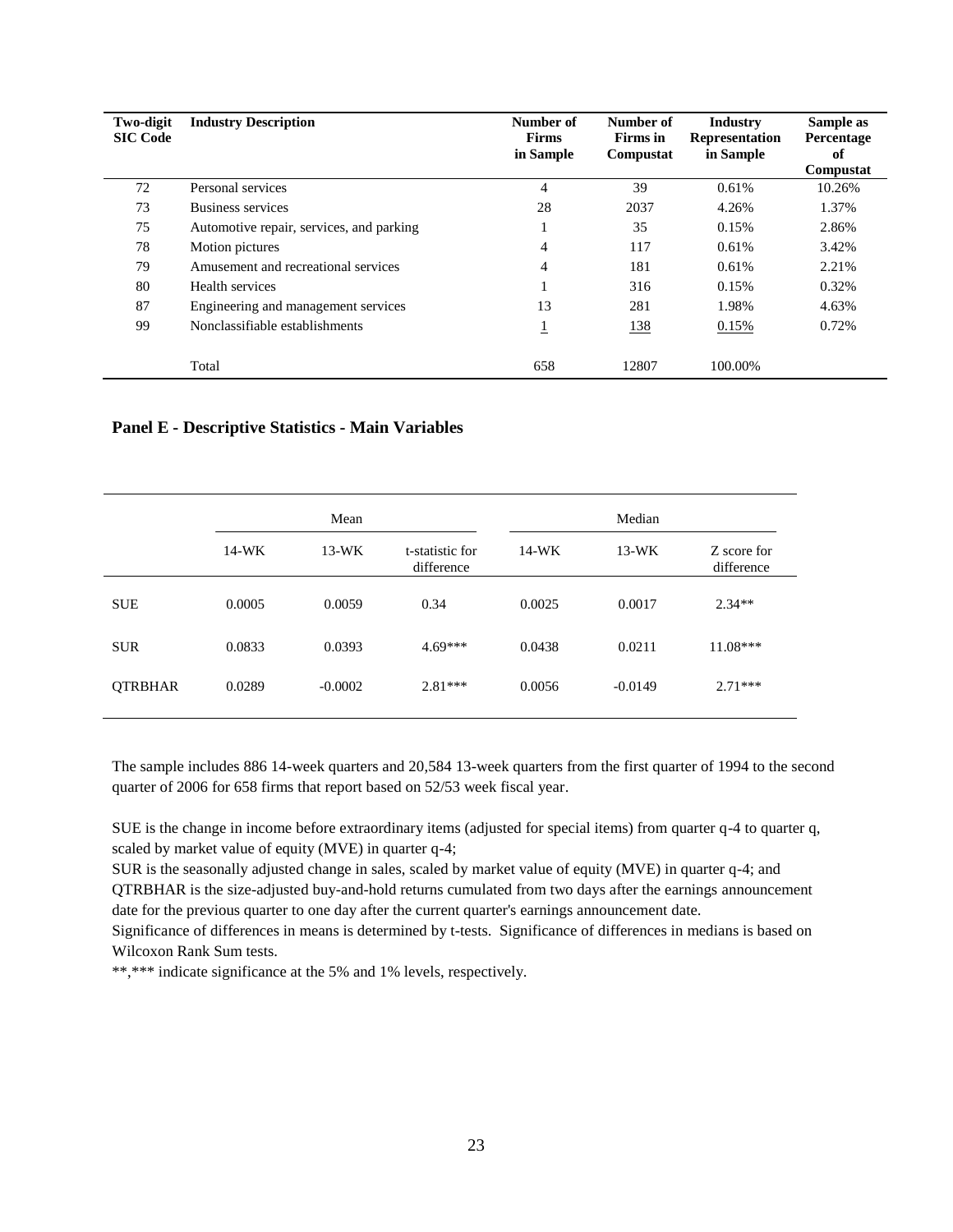### **Table 2**

### **Incremental Sales and Income in 14-week Quarters**

*i q*

|                        | Expected<br>Sign         | $X = SUE$     | $X = SUR$     |
|------------------------|--------------------------|---------------|---------------|
| Intercept              | $\overline{\mathcal{L}}$ | $0.2288$ ***  | $0.1251***$   |
|                        |                          | (10.48)       | (6.96)        |
| $X_{q-1}$              | $\boldsymbol{+}$         | $0.5217***$   | $0.7080***$   |
|                        |                          | (50.06)       | (81.85)       |
| <b>14WK</b>            | $\boldsymbol{+}$         | $0.0230**$    | $0.0956***$   |
|                        |                          | (2.29)        | (12.44)       |
| 14WK_QM4               |                          | $-0.0198*$    | $-0.1140$ *** |
|                        |                          | $(-1.86)$     | $(-13.20)$    |
| $FQ4*X_{q-1}$          |                          | $-0.1778$ *** | $-0.1021$ *** |
|                        |                          | $(-10.93)$    | $(-7.85)$     |
| FQ1                    | ?                        | $0.0726***$   | $0.0394***$   |
|                        |                          | (7.59)        | (5.26)        |
| FQ2                    | $\overline{\mathcal{L}}$ | $-0.0036$     | $-0.0098$ *** |
|                        |                          | $(-0.86)$     | $(-3.08)$     |
| FQ3                    | ?                        | $-0.0072$     | $-0.0066$ **  |
|                        |                          | $(-1.57)$     | $(-2.07)$     |
| Industry fixed effects |                          | Yes           | Yes           |
| Year fixed effects     |                          | Yes           | Yes           |
| Adjusted $R^2$         |                          | 25.27%        | 52.61%        |

The sample includes 886 14-week quarters and 20,584 13-week quarters from the first quarter of 1994 to the second quarter of 2006 for 658 firms that report based on 52/53 week fiscal year. All non-indicator variables are replaced by their fractional ranks in the regression.

*SUE* is the seasonally adjusted change in income before extraordinary items (adjusted for special items) scaled by market value of equity in quarter *q-4*.

*SUR* is the seasonally adjusted change in sales, scaled by market value of equity in quarter *q-4*.

*14WK* is a dummy variable that equals one if the quarter contains 14 weeks, and zero otherwise.

*14WK\_QM4* is a dummy variable that equals one if the same quarter of the previous year contains 14 weeks, and zero otherwise.

 $FQ_k(k=1,2,3,4)$  are indicator variables set equal to one if the fiscal quarter  $=k$ , and zero otherwise.

*FQ4\*Xq-1* allows fourth quarter earnings and revenue surprises to have differential persistence than other quarters (Rangan and Sloan 1998).

T-statistics, based on Huber-White standard errors clustered at the firm level, are provided in parentheses below the coefficient estimates. \*\*\*, \*\*, \* indicates significance at the 1%, 5% and 10% levels, respectively.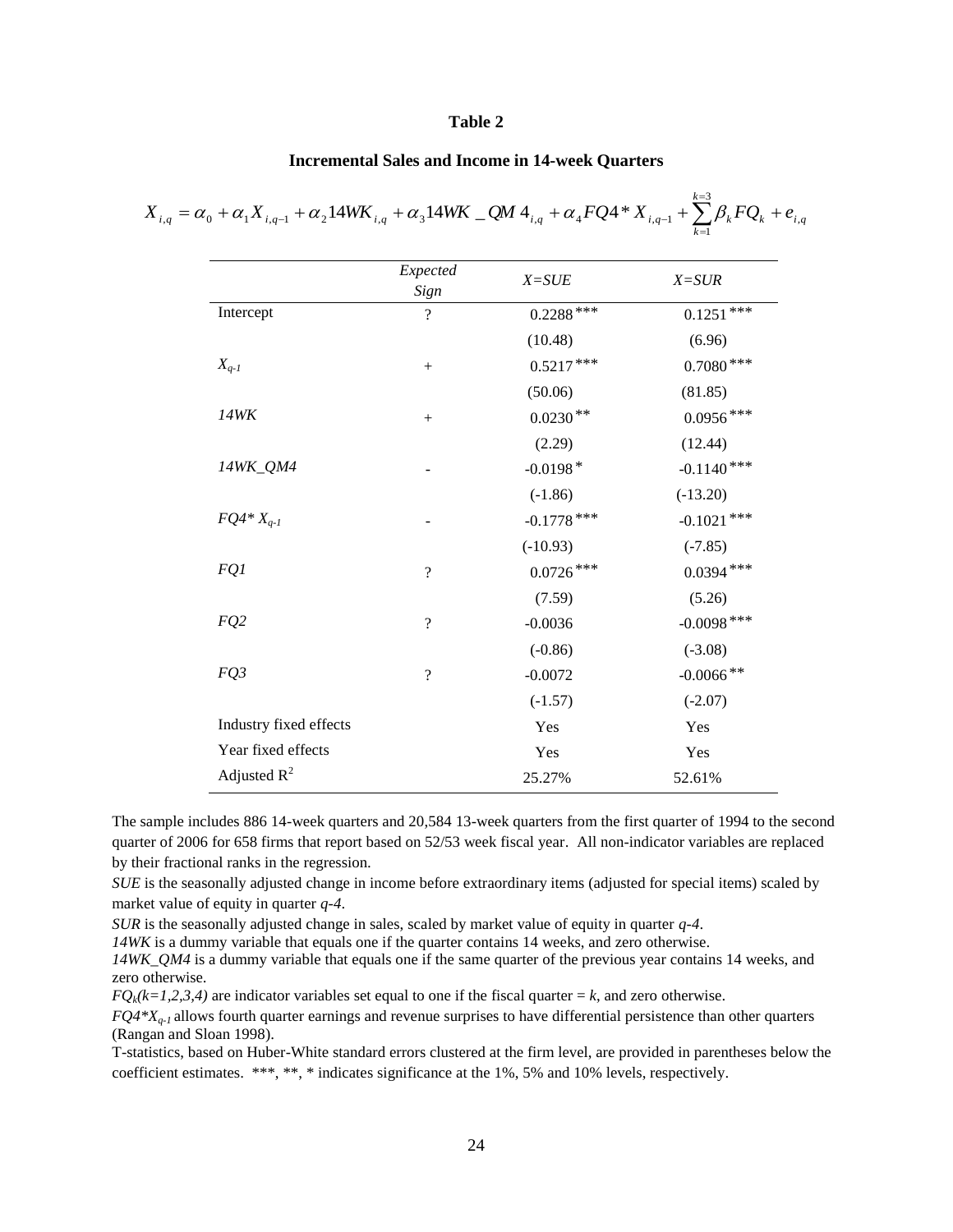## **Table 3 Analysts' Earnings and Revenue Forecast Errors in 14-week Quarters**

|                              | Earnings Forecast Error |           |        | Revenue Forecast Error |           |            |
|------------------------------|-------------------------|-----------|--------|------------------------|-----------|------------|
|                              | N                       | Mean      | Median | N                      | Mean      | Median     |
| 14-week                      | 473                     | $-0.0021$ | 0.0005 | 396                    | 0.0171    | 0.0073     |
| 13-week                      | 9.258                   | $-0.0002$ | 0.0003 | 7.379                  | $-0.0038$ | 0.0001     |
| t-statistic (diff in means)  | $-1.01$                 |           |        |                        | $7.52***$ |            |
| Wilcoxon Z (diff in medians) | $2.72***$               |           |        |                        |           | $11.46***$ |

### **Panel A: Univariate Statistics**

### **Panel B: Multivariate Analysis**

|                        |                          | $X_{i,q} = \alpha_0 + \alpha_1 X_{i,q-1} + \alpha_2 14W K_{i,q} + \alpha_3 FQ4*X_{i,q-1} + \sum \beta_k FQ_k + e_{i,q}$ |               |
|------------------------|--------------------------|-------------------------------------------------------------------------------------------------------------------------|---------------|
|                        | Expected<br>Sign         | $X= EFE_{i,q}$                                                                                                          | $X=RFE_{i,q}$ |
| Intercept              | $\overline{\mathcal{L}}$ | $0.3176$ ***                                                                                                            | $0.2524$ ***  |
|                        |                          | (4.60)                                                                                                                  | (3.30)        |
| $X_{q-1}$              | $^{+}$                   | $0.2523$ ***                                                                                                            | $0.2496$ ***  |
|                        |                          | (16.42)                                                                                                                 | (14.83)       |
| 14WK                   | $^{+}$                   | $0.0372**$                                                                                                              | $0.1699$ ***  |
|                        |                          | (2.41)                                                                                                                  | (11.39)       |
| $FQ4^*X_{q-1}$         |                          | $-0.0568**$                                                                                                             | $-0.0206$     |
|                        |                          | $(-2.16)$                                                                                                               | $(-0.71)$     |
| FQ1                    | $\gamma$                 | $0.0396**$                                                                                                              | 0.0189        |
|                        |                          | (2.39)                                                                                                                  | (1.05)        |
| FQ <sub>2</sub>        | $\overline{\mathcal{L}}$ | $-0.0027$                                                                                                               | $-0.0097$     |
|                        |                          | $(-0.31)$                                                                                                               | $(-1.07)$     |
| FQ3                    | $\gamma$                 | $-0.0246$ ***                                                                                                           | $-0.0353$ *** |
|                        |                          | $(-2.86)$                                                                                                               | $(-3.82)$     |
| Industry fixed effects |                          | Yes                                                                                                                     | Yes           |
| Year fixed effects     |                          | Yes                                                                                                                     | Yes           |
| Adjusted $R^2$         |                          | 9.20%                                                                                                                   | 11.02%        |

*k* 3  $14WK_{i}$ 

*EFEi,q* is the earnings forecast error for firm *i* in quarter *q*, scaled by the firm's stock price at the end of quarter *q-1*. *RFEi,q* is the revenue forecast error for firm *i* in quarter *q*, scaled by the firm's market value of equity at the end of quarter *q-1*.

Earnings (Revenue) forecasts are the median of all earnings (revenue) forecasts made for 14-week firms between the earnings announcement dates for quarters *q-1* and *q* and available on IBES from 1994 to 2006. When available, we include revenue forecasts from the Value Line Investment Survey, if IBES revenue forecasts are unavailable for that firm-quarter. The sample excludes observations from the fourth quarter following a 14-week quarter. *14WK* is a dummy variable that equals one if quarter q contains 14 weeks, and zero otherwise;

 $FQ_k(k=1,2,3,4)$  are indicator variables set equal to one if the fiscal quarter  $=k$ , and zero otherwise.

*FQ4\*Xq-1* allows fourth quarter earnings and revenue forecast errors to have differential persistence than other quarters (Rangan and Sloan 1998);.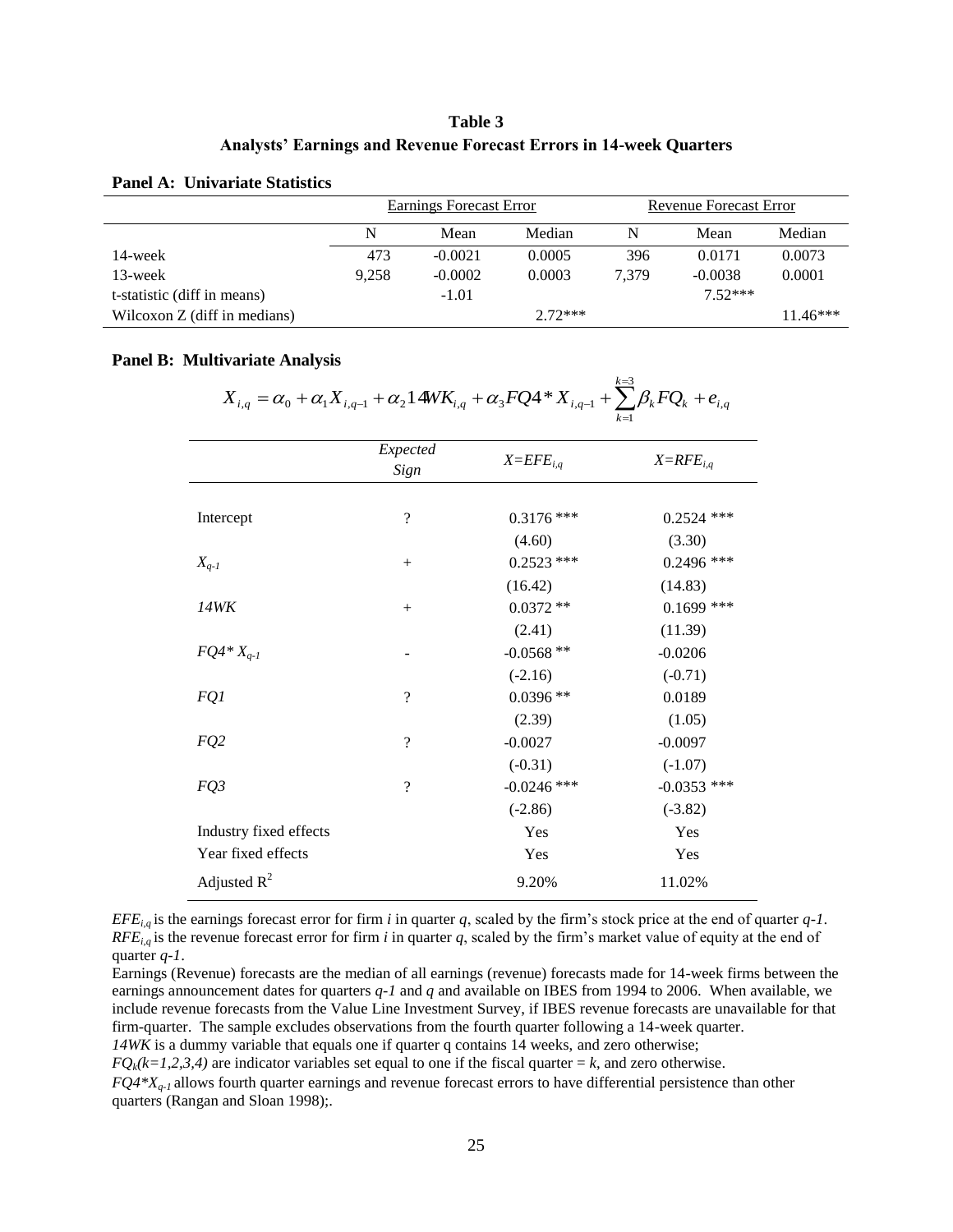All non-indicator variables are replaced by their fractional ranks in the regression.

T-statistics, based on Huber-White standard errors clustered at the firm level, are provided in parentheses below the coefficient estimates. \*\*\*, \*\*, \* indicates significance at the 1%, 5% and 10% levels, respectively.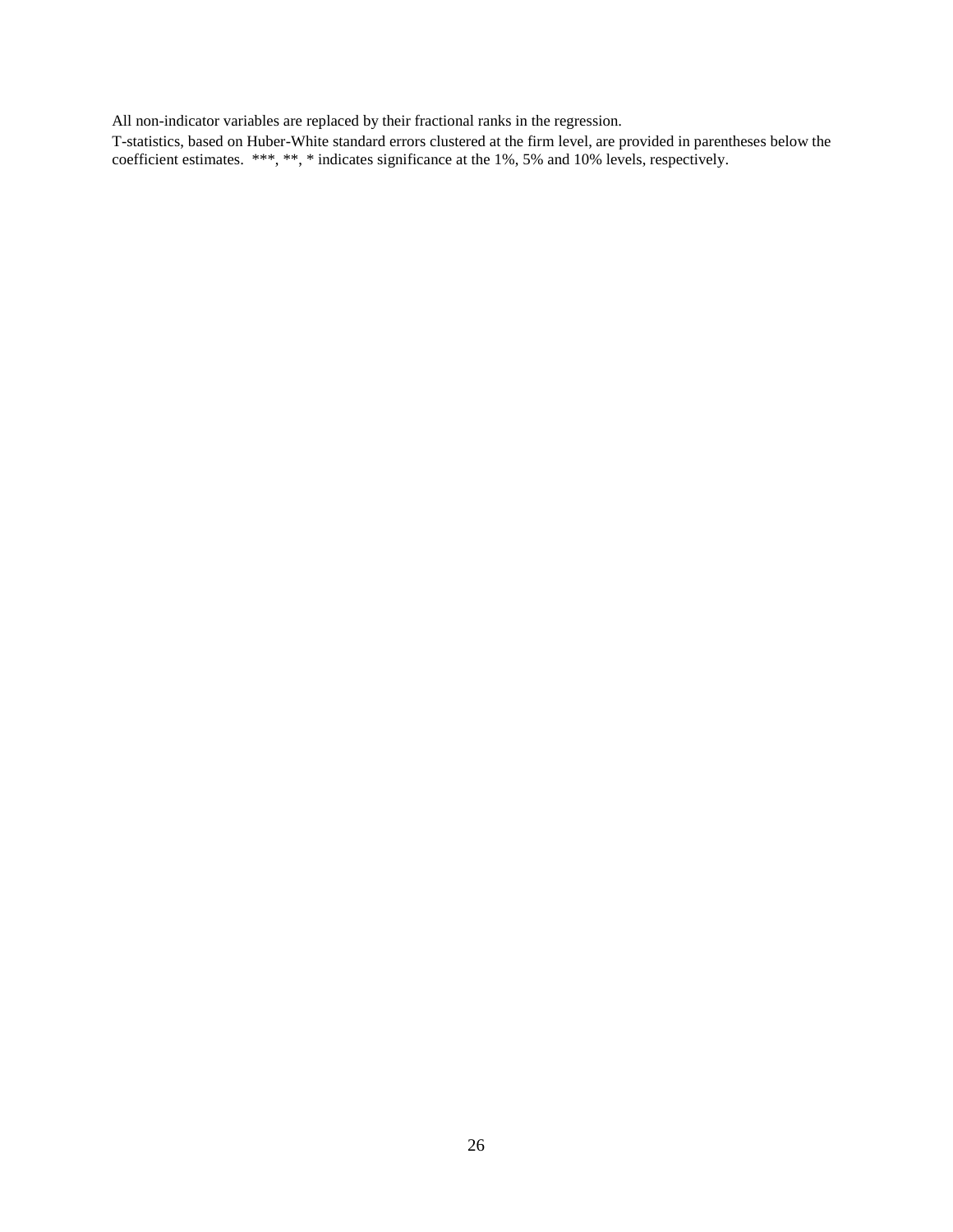## **Table 4 Analysts' Earnings and Revenue Forecast Errors four quarters following 14-week Quarters**

### **Panel A: Univariate Statistics**

| Fourth Quarter following     | <b>Earnings Forecast Error</b> |           |         | Revenue Forecast Error |           |            |
|------------------------------|--------------------------------|-----------|---------|------------------------|-----------|------------|
|                              | N                              | Mean      | Median  | N                      | Mean      | Median     |
| 14-week Ouarter              | 393                            | $-0.0019$ | 0.0003  | 314                    | $-0.0097$ | $-0.0016$  |
| 13-week Quarter              | 9.258                          | $-0.0002$ | 0.0003  | 7.379                  | $-0.0038$ | 0.0001     |
| t-statistic (diff in means)  |                                | $-1.89*$  |         |                        | $-1.00$   |            |
| Wilcoxon Z (diff in medians) |                                |           | $-1.26$ |                        |           | $-5.66***$ |

### **Panel B: Multivariate Analysis**

*i q k k*  $X_{i,q} = \alpha_0 + \alpha_1 X_{i,q-1} + \alpha_2 14WK \_QM4_{i,q} + \alpha_3 FQ4 * X_{i,q-1} + \sum_{k=3}^{k=3} \beta_k FQ_k + e_{i,q}$  $\mathcal{L}_{a,q} = \alpha_0 + \alpha_1 X_{i,q-1} + \alpha_2 14 W K \_Q M 4_{i,q} + \alpha_3 F Q 4 * X_{i,q-1} + \sum_{k=1}^{k=3} \beta_k F Q_k + \cdots$ =  $\alpha_0 + \alpha_1 X_{i,q-1} + \alpha_2 14 W K \_Q M 4_{i,q} + \alpha_3 F Q 4 * X_{i,q-1} + \sum \beta_i$ 

|                        | Expected<br>Sign | $X= EFE_{i,q}$ | $X=RFE_{i,q}$ |
|------------------------|------------------|----------------|---------------|
|                        |                  |                |               |
| Intercept              | $\gamma$         | $0.3009$ ***   | $0.2450$ ***  |
|                        |                  | (4.28)         | (3.11)        |
| $X_{q-1}$              | $+$              | $0.2638$ ***   | $0.2473$ ***  |
|                        |                  | (17.14)        | (14.13)       |
| 14WK_QM4               |                  | $-0.0120$      | $-0.0881$ *** |
|                        |                  | $(-0.83)$      | $(-5.40)$     |
| $FQ4*X_{q-1}$          |                  | $-0.0667$ ***  | $-0.0249$     |
|                        |                  | $(-2.62)$      | $(-0.87)$     |
| FQ1                    | $\gamma$         | $0.0448$ ***   | 0.0273        |
|                        |                  | (2.77)         | (1.48)        |
| FQ <sub>2</sub>        | $\gamma$         | $-0.0016$      | $-0.0046$     |
|                        |                  | $(-0.18)$      | $(-0.50)$     |
| FQ3                    | $\gamma$         | $-0.0218**$    | $-0.0280$ *** |
|                        |                  | $(-2.50)$      | $(-2.99)$     |
| Industry fixed effects |                  | Yes            | Yes           |
| Year fixed effects     |                  | Yes            | Yes           |
| Adjusted $R^2$         |                  | 9.46%          | 9.99%         |

*EFEi,q* is the earnings forecast error for firm *i* in quarter *q*, scaled by the firm's stock price at the end of quarter *q-1*.  $RFE_{i,q}$  is the revenue forecast error for firm *i* in quarter *q*, scaled by the firm's market value of equity at the end of quarter *q-1*.

*14WK\_QM4* is a dummy variable that equals one if quarter *q-4* contains 14 weeks, and zero otherwise.

Earnings (Revenue) forecasts are the median of all earnings (revenue) forecasts made for 52/53 week firms between the earnings announcement dates for quarters *q-1* and *q* and available on IBES from 1994 to 2006. When available, we include revenue forecasts from the Value Line Investment Survey, if IBES revenue forecasts are unavailable for that firm-quarter. The sample excludes observations from 14-week quarters.

 $FQ_k(k=1,2,3,4)$  are indicator variables set equal to one if the fiscal quarter  $=k$ , and zero otherwise.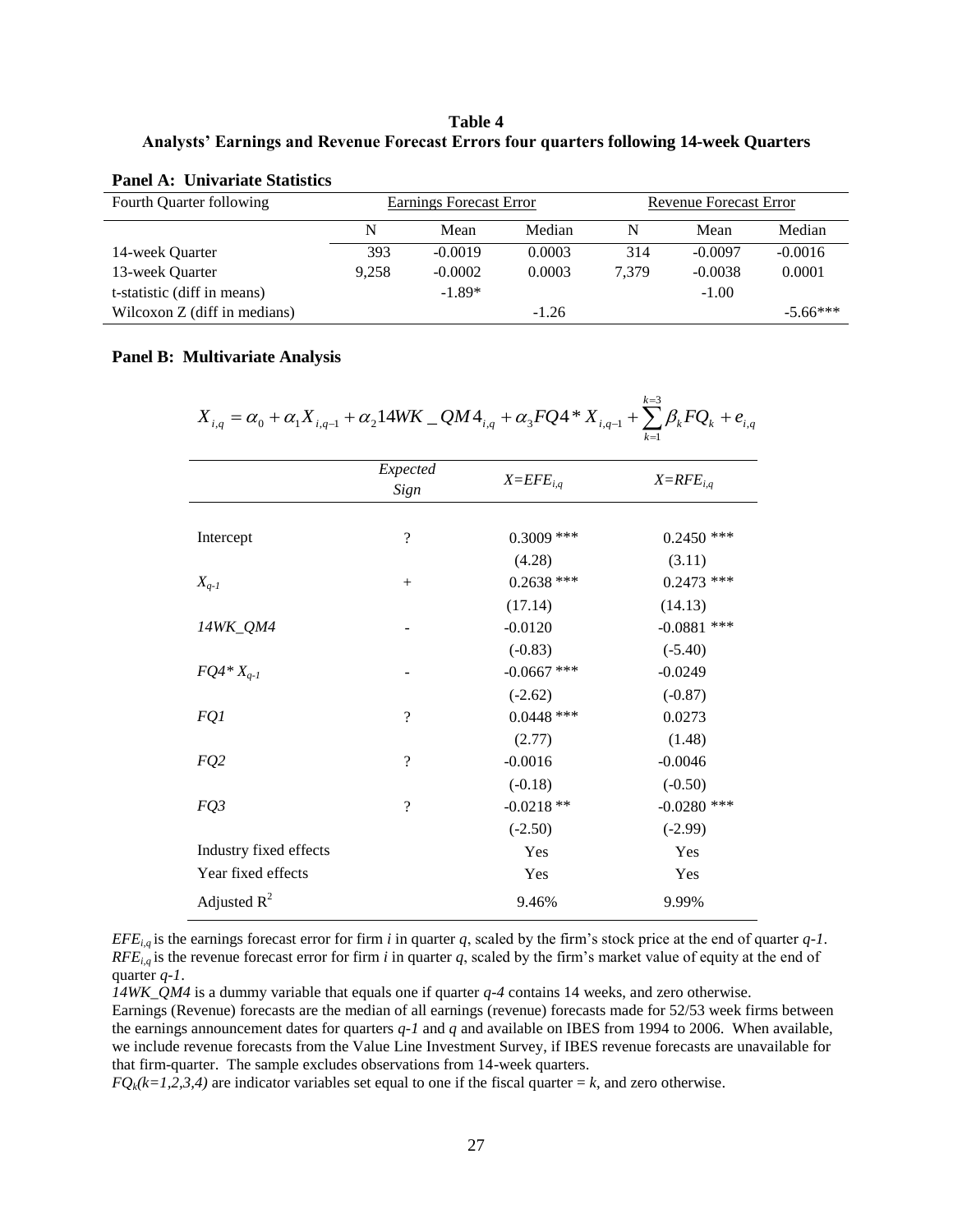*FQ4\*Xq-1* allows fourth quarter earnings and revenue forecast errors to have differential persistence than other quarters (Rangan and Sloan 1998).

All non-indicator variables are replaced by their fractional ranks in the regression.

T-statistics, based on Huber-White standard errors clustered at the firm level, are provided in parentheses below the coefficient estimates. \*\*\*, \*\*, \* indicates significance at the 1%, 5% and 10% levels, respectively.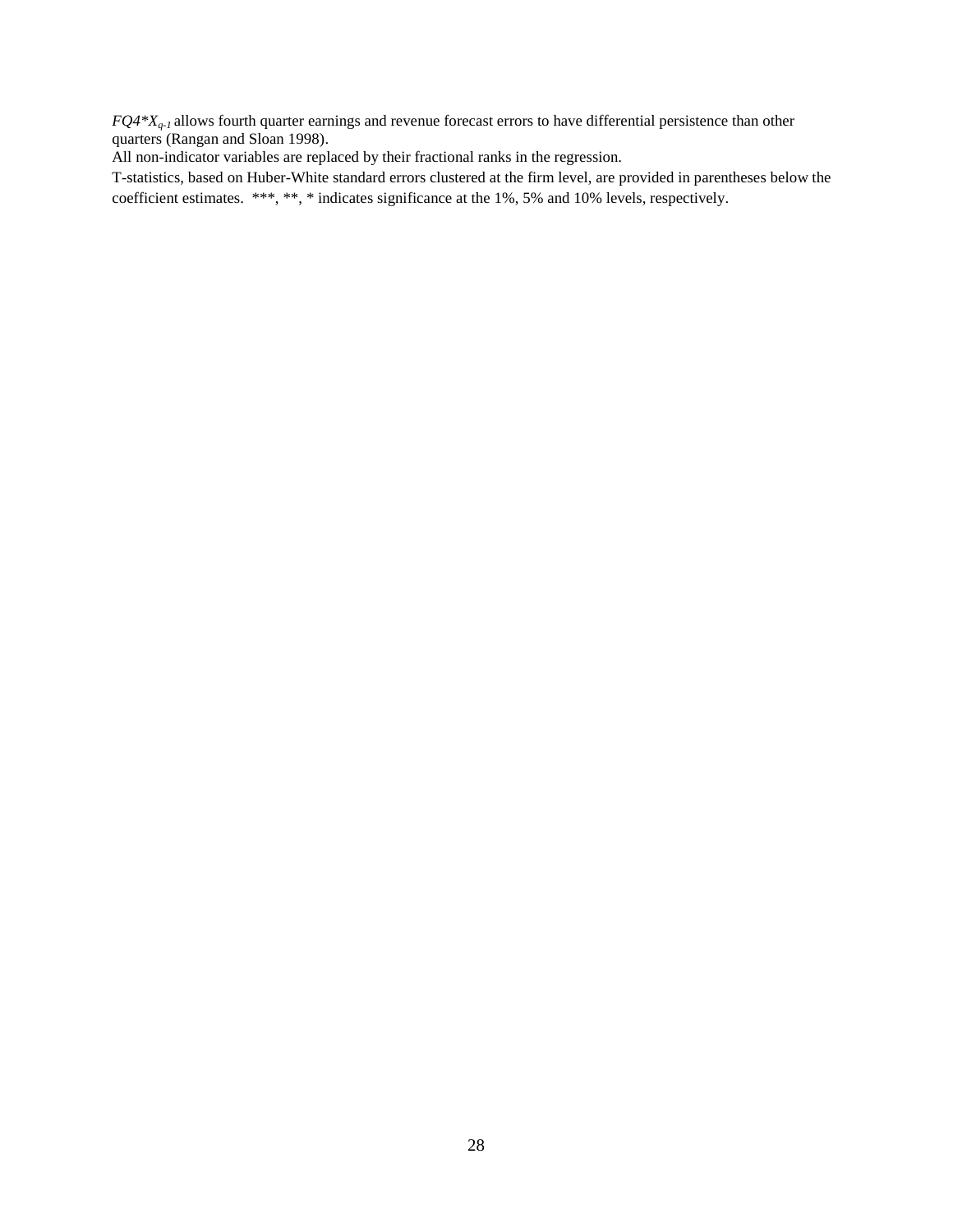## **Table 5**

# **Individual Analysts' Earnings and Revenue Forecast Errors Based on whether "14 week" mentioned in Analyst Report**

# **Panel A: Magnitude of Earnings Forecast Error**

| 14 week mentioned in report?               | N   | Mean Absolute FE | <b>Median Absolute FE</b> |
|--------------------------------------------|-----|------------------|---------------------------|
| N <sub>O</sub>                             | 384 | 0.52%            | 0.20%                     |
| <b>YES</b>                                 | 132 | 0.20%            | 0.07%                     |
| Difference                                 |     | 0.32%            |                           |
| t-statistic/Wilcoxon Z (for<br>difference) |     | $4.23***$        | $5.76***$                 |

# **Panel B: Magnitude of Revenue Forecast Error**

| 14 week mentioned in report?               | N   | Mean Absolute FE | Median Absolute FE |
|--------------------------------------------|-----|------------------|--------------------|
| N <sub>O</sub>                             | 267 | 1.17%            | 0.62%              |
| <b>YES</b>                                 | 101 | 0.58%            | 0.30%              |
| Difference                                 |     | 0.59%            |                    |
| t-statistic/Wilcoxon Z (for<br>difference) |     | $4.84***$        | $4.12***$          |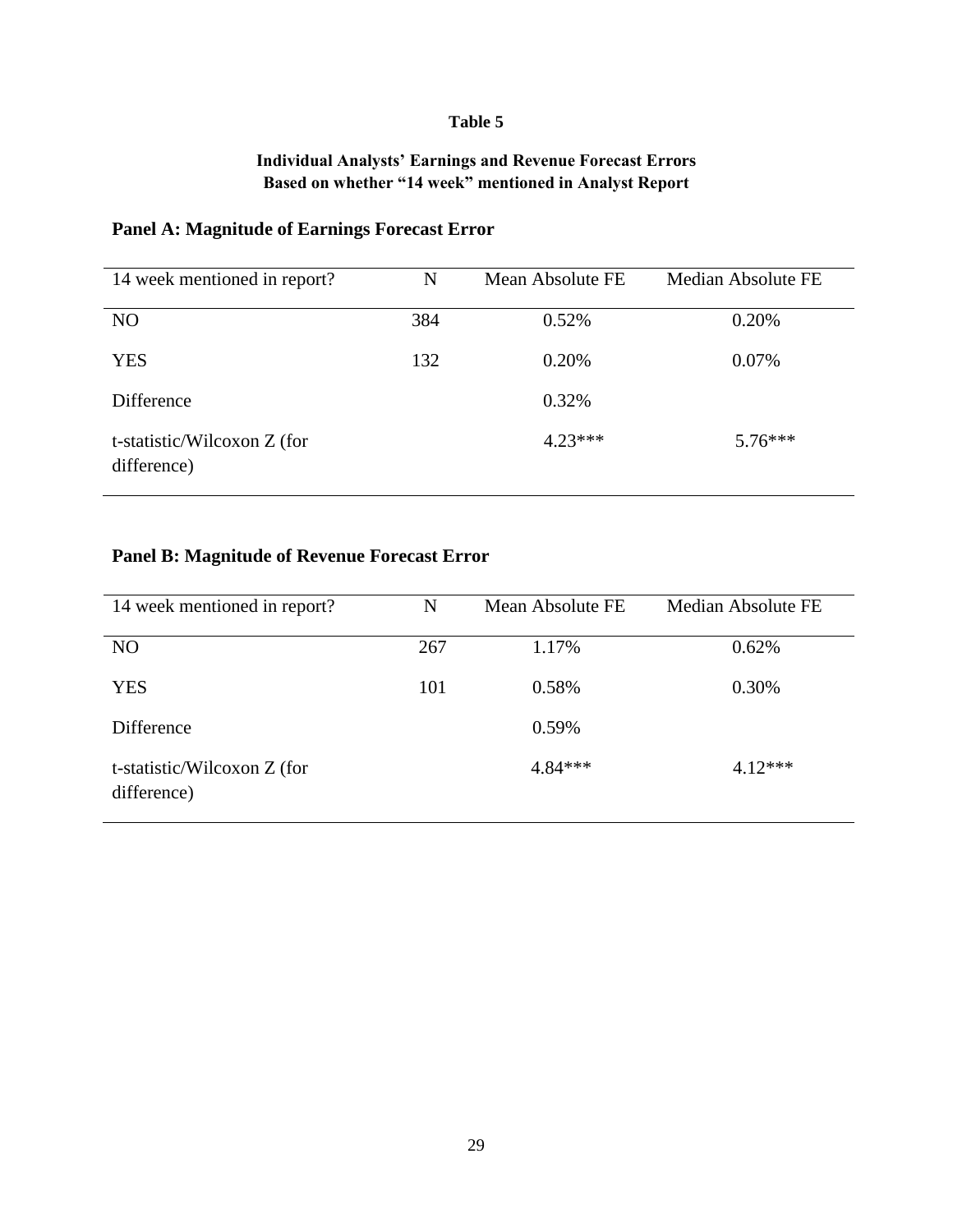# **Table 5 - continued Individual Analysts' Earnings and Revenue Forecast Errors Based on whether "14 week" mentioned in Analyst Report**

## **Panel C: Signed Earnings Forecast Error**

| 14 week mentioned in report?               | N   | Mean FE  | Median FE |
|--------------------------------------------|-----|----------|-----------|
| N <sub>O</sub>                             | 384 | 0.03%    | 0.04%     |
| <b>YES</b>                                 | 132 | $0.00\%$ | 0.04%     |
| Difference                                 |     | 0.03%    |           |
| t-statistic/Wilcoxon Z (for<br>difference) |     | 0.31     | 1.12      |

## **Panel D: Signed Revenue Forecast Error**

| 14 week mentioned in report?               | N   | Mean FE   | Median FE |
|--------------------------------------------|-----|-----------|-----------|
| N <sub>O</sub>                             | 267 | 0.71%     | 0.31%     |
| <b>YES</b>                                 | 101 | 0.23%     | 0.12%     |
| Difference                                 |     | 0.48%     |           |
| t-statistic/Wilcoxon Z (for<br>difference) |     | $3.32***$ | $3.11***$ |

The sample includes 516 (368) earnings (revenue) forecasts from analyst reports gathered from Investext for 116 (106) 14-week quarters from 1994 to 2006. These reports are from the one week period following the earnings announcement for the quarter prior to the firm's 14-week quarter. We code the 14-week variable as "mentioned" if the analyst explicitly refers to the additional week included in the 14-week quarter anywhere in the Investext report. In Panel A, Mean (Median) Absolute FE is the mean (median) of the absolute value of the earnings forecast error in the 14-week quarter, computed as the absolute value of the difference between Actual Earnings and Forecast Earnings, scaled by price at the end of the previous quarter.

In Panel B, Mean (Median) Absolute FE is the mean (median) of the absolute value of the revenue forecast error in the 14-week quarter, computed as the absolute value of the difference between Actual Revenues and Forecast Revenues, scaled by market value of equity at the end of the previous quarter.

In Panels C and D, Mean/Median FE is the mean/median of the earnings (revenue) forecast error computed similar to Panel A (Panel B), but preserving the sign of the error.

\*\*\* indicates significance at the 1% level.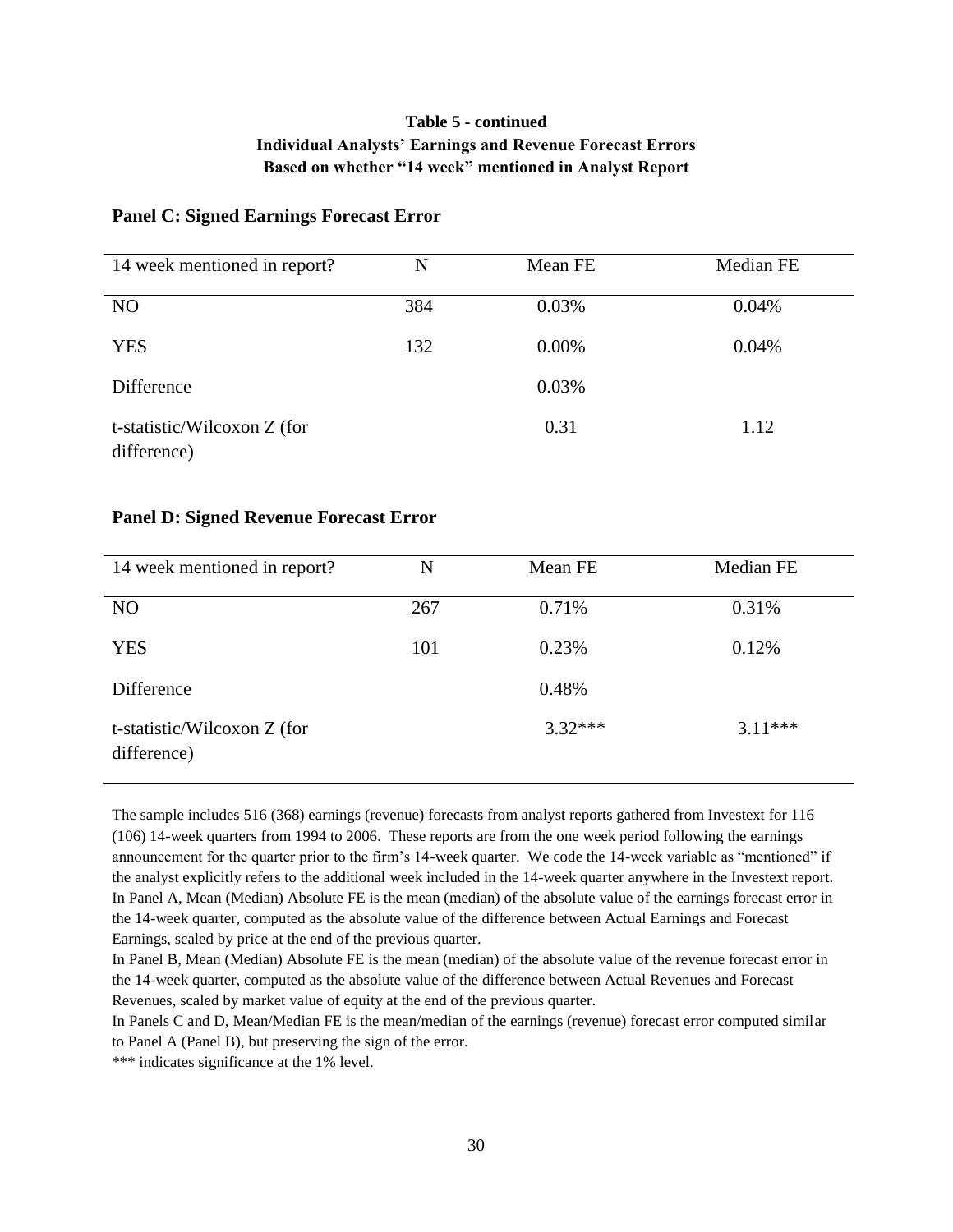## **Table 6 Market Reaction in 14-week Quarters**

|                        | Expected<br>Sign         | Model 1      | Model 2       | Model 3       |
|------------------------|--------------------------|--------------|---------------|---------------|
| Intercept              |                          | $0.4475$ *** | $0.3768$ ***  | $0.3769$ ***  |
|                        |                          | (19.47)      | (15.56)       | (15.61)       |
| 14WK                   | $+$                      | $0.0370$ *** | $0.0406$ ***  | $-0.0215$     |
|                        |                          | (3.40)       | (3.80)        | $(-0.83)$     |
| $SUE_{q-1}$            | $^{+}$                   | $0.0704$ *** |               |               |
|                        |                          | (9.00)       |               |               |
| $\widehat{SUE}_q$      |                          |              | $0.2633$ ***  | $0.2638$ ***  |
|                        |                          |              | (27.47)       | (27.52)       |
| $\widehat{SUR}_a$      |                          |              | $0.0647$ ***  | $0.0648$ ***  |
|                        |                          |              | (7.06)        | (7.07)        |
| $FQ4*\widehat{SUE}_q$  |                          |              | $-0.0810$ *** | $-0.0747$ *** |
|                        |                          |              | $(-4.47)$     | $(-4.07)$     |
| $FQ4*\widehat{SUR}_a$  |                          |              | $-0.0159$     | $-0.0209$     |
|                        |                          |              | $(-0.80)$     | $(-1.05)$     |
| EXWKSUE <sub>a</sub>   |                          |              |               | $0.1336$ ***  |
|                        |                          |              |               | (3.43)        |
| $EXWKSUR_a$            | $+$                      |              |               | $-0.0087$     |
|                        |                          |              |               | $(-0.23)$     |
| FQ1                    | $\overline{\mathcal{L}}$ | $0.0568$ *** | 0.0115        | 0.0129        |
|                        |                          | (8.91)       | (0.91)        | (1.02)        |
| FQ <sub>2</sub>        | $\overline{\mathcal{L}}$ | $0.0178$ *** | $-0.0298$ **  | $-0.0285$ **  |
|                        |                          | (2.85)       | $(-2.38)$     | $(-2.28)$     |
| FQ3                    | $\overline{?}$           | $-0.0031$    | $-0.0501$ *** | $-0.0488$ *** |
|                        |                          | $(-0.53)$    | $(-3.97)$     | $(-3.87)$     |
| Industry fixed effects |                          | Yes          | Yes           | Yes           |
| Year fixed effects     |                          | Yes          | Yes           | Yes           |
| Adjusted $R^2$         |                          | 2.70%        | 9.50%         | 9.58%         |

 $QTRBHAR_{i,q} = \alpha_0 + \alpha_1 14WK_{i,q} + \alpha_2 SUE_{i,q-1} + \alpha_3 \widetilde{SUE}_{i,q} + \alpha_4 \widetilde{SUR}_{i,q} + \alpha_5 FQA * \widetilde{SUE}_{i,q} + \alpha_6 FQA * \widetilde{SUR}_{i,q}$  $+ \propto$ <sub>7</sub> EXWKSUE<sub>i,q</sub> +  $\propto$ <sub>8</sub> EXWKSUR<sub>i,q</sub> +  $e$ <sub>i,q</sub>

The sample includes 886 14-week quarters and 19,837 13-week quarters for 658 firms from the first quarter of 1994 to the second quarter of 2006. The sample excludes observations from the fourth quarter following a 14-week quarter. All non-indicator variables are replaced by their fractional ranks in the regression.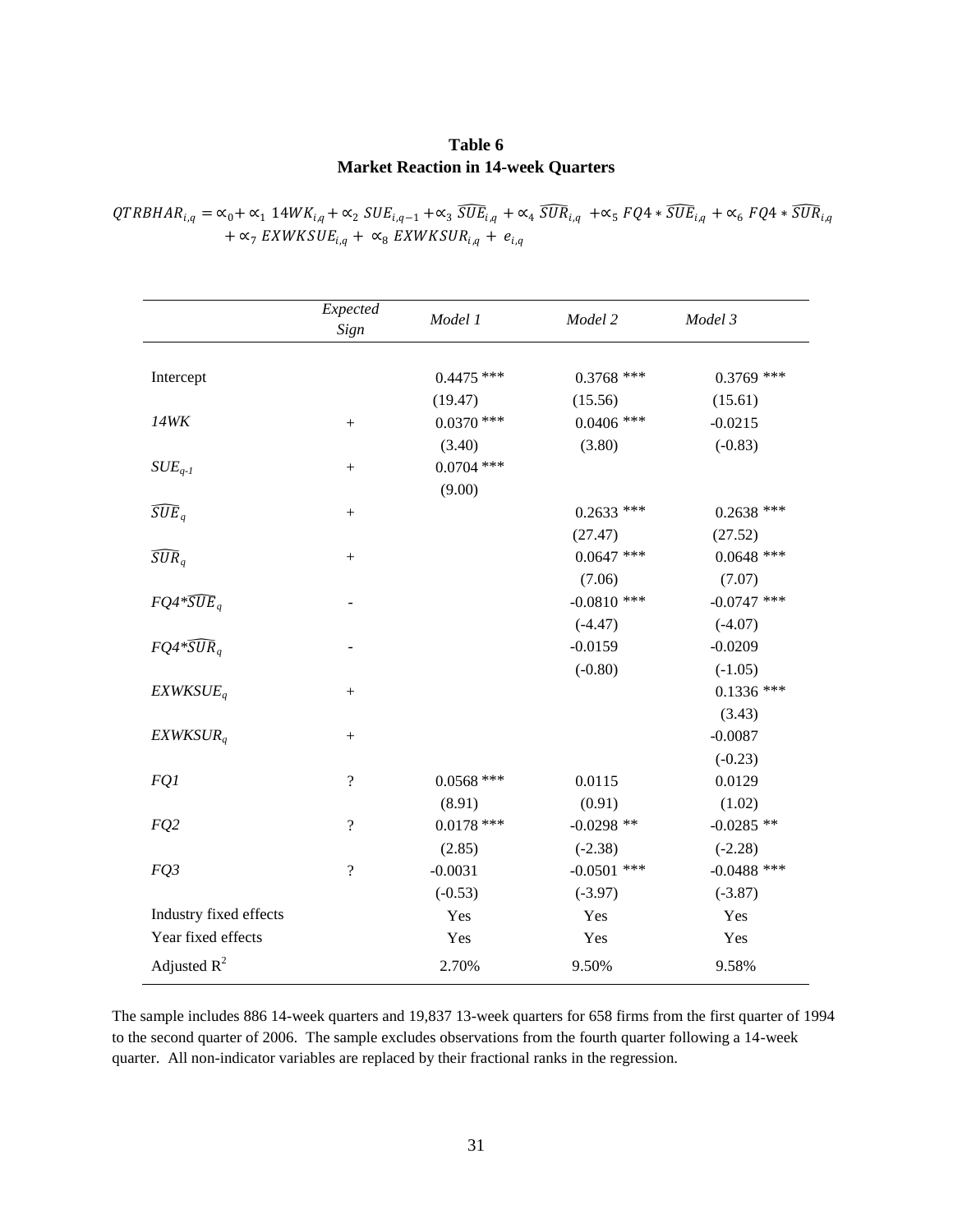$QTRBHAR<sub>i,d</sub>$  is the cumulative size-adjusted buy-and-hold return for firm *i* from two days after the earnings announcement for quarter q-1 to the day after the earnings announcement for quarter q.

*SUE* is the change in income before extraordinary items (adjusted for special items) from quarter *q-4* to quarter *q*, scaled by market value of equity in quarter *q-4*.

*EXWKSUEq*, for 14-week quarters is 1/13 of the income before extraordinary items (adjusted for special items) for quarter *q-4*, scaled by market value of equity (MVE) in quarter q-4; *EXWKSUE<sup>q</sup>* equals zero for 13-week quarters.  $\widehat{SUE} = SUE$  (-) EXWKSUE.

*SUR* is the seasonally adjusted change in sales, scaled by market value of equity in quarter *q-4*.

*EXWKSUR<sup>q</sup>* for 14-week quarters is 1/13 of the revenues for quarter *q-4*, scaled by market value of equity in quarter *q-4*; *EXWKSUR<sup>q</sup>* equals zero for 13-week quarters.

 $\widehat{SUR} = SUR$  (-) EXWKSUR.

 $FQ_k(k=1,2,3,4)$  are indicator variables set equal to one if the fiscal quarter = *k*, and zero otherwise.

T-statistics, based on Huber-White standard errors clustered at the firm level, are provided in parentheses below the coefficient estimates. \*\*\*, \*\*, \* indicates significance at the 1%, 5% and 10% levels, respectively.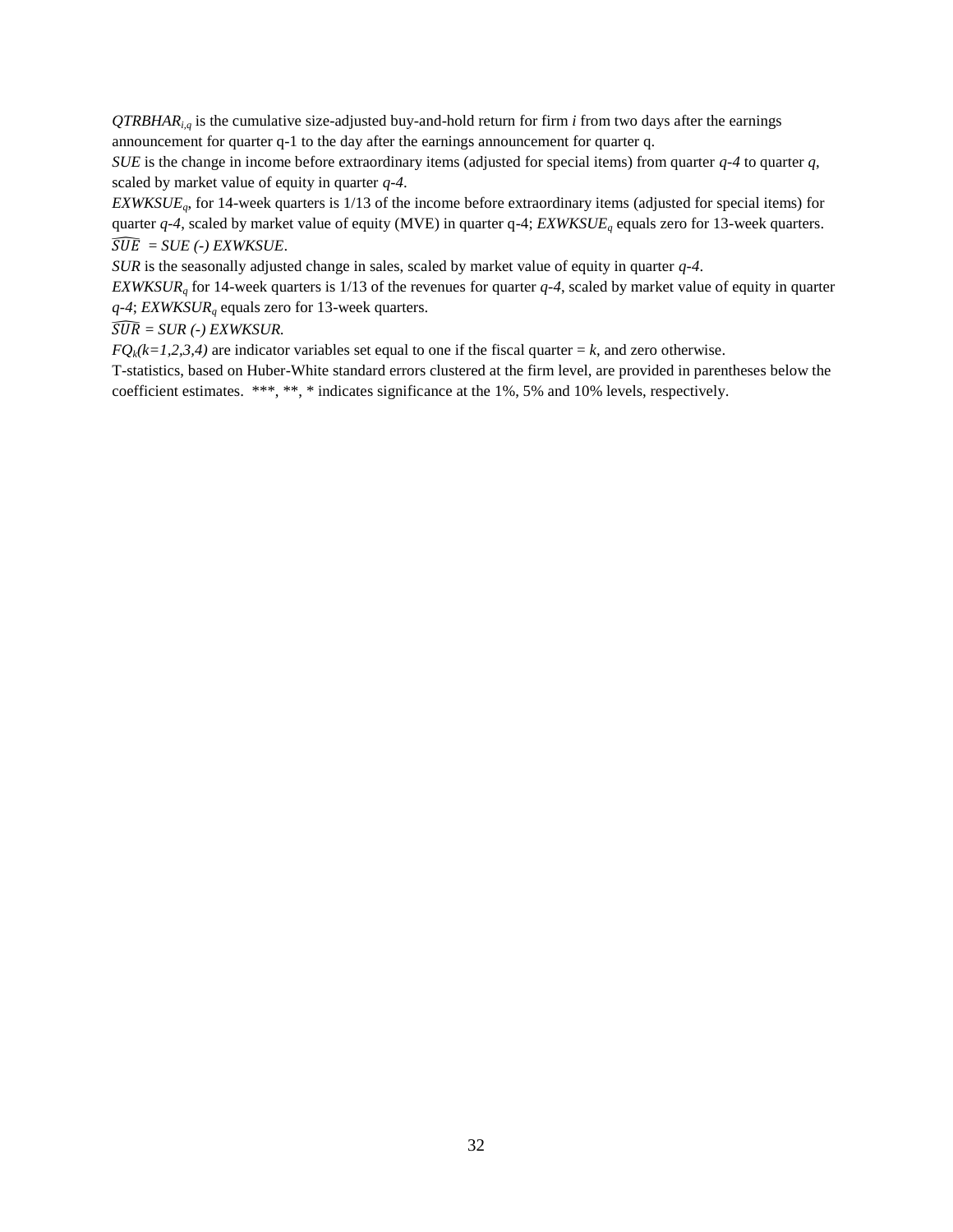# **Table 7 Returns around Earnings Announcements for Disclosers and Non-disclosers**

| $EADCAR_{i,q} = \alpha_0 + \alpha_1 DISCLOSE_{i,q} + \alpha_2 NONDISCLOSE_{i,q} + \alpha_3 SUE_{i,q-1} + \alpha_4 \widetilde{SUE}_{i,q} + \alpha_5 \widetilde{SUR}_{i,q} + \alpha_6 FQA$ |
|------------------------------------------------------------------------------------------------------------------------------------------------------------------------------------------|
| $*SUE_{i.a} + \alpha_7 FQ4 * \overline{SUR}_{i.a} + \alpha_7 DISCLOSE * EXWKSUE_{i.a} + \alpha_8 DISCLOSE * EXWKSUR_{i.a}$                                                               |
| $+\infty$ <sub>9</sub> NONDISCLOSE * EXWKSUE <sub>i.a</sub> + $\infty$ <sub>10</sub> NONDISCLOSE * EXWKSUR <sub>i.a</sub> + $e_{i,q}$                                                    |

|                           | Expected                 |               |               |               |
|---------------------------|--------------------------|---------------|---------------|---------------|
|                           | Sign                     | Model 1       | Model 2       | Model 3       |
|                           |                          |               |               |               |
| Intercept                 | $\overline{\mathcal{L}}$ | $0.3399$ ***  | $0.2748$ ***  | $0.2740$ ***  |
|                           |                          | (14.44)       | (11.18)       | (11.15)       |
| <b>DISCLOSE</b>           | $\overline{?}$           | 0.0079        | 0.0040        | $-0.0355$     |
|                           |                          | (0.59)        | (0.30)        | $(-0.99)$     |
| <b>NONDISCLOSE</b>        | $\! + \!\!\!\!$          | $0.0363**$    | $0.0448$ ***  | 0.0037        |
|                           |                          | (2.20)        | (2.76)        | (0.10)        |
| $SUE_{q-1}$               | $\boldsymbol{+}$         | $0.0299$ ***  |               |               |
|                           |                          | (3.71)        |               |               |
| $\widehat{SUE}_q$         | $\! + \!\!\!\!$          |               | $0.2009$ ***  | $0.2014$ ***  |
|                           |                          |               | (19.87)       | (19.90)       |
| $\widehat{SUR}_q$         | $\! + \!\!\!\!$          |               | $0.0271$ ***  | $0.0272$ ***  |
|                           |                          |               | (2.80)        | (2.81)        |
| $FQ4*\widehat{SUE}_a$     |                          |               | $-0.0779$ *** | $-0.0742$ *** |
|                           |                          |               | $(-4.17)$     | $(-3.95)$     |
| $FQ4*\widehat{SUR}_a$     |                          |               | 0.0229        | 0.0198        |
|                           |                          |               | (1.21)        | (1.04)        |
| $DISCLOSE * EXWKSUEq$     | $\overline{\mathcal{L}}$ |               |               | 0.0486        |
|                           |                          |               |               | (1.02)        |
| $DISCLOSE * EXWKSUR_q$    | $\overline{\mathcal{L}}$ |               |               | 0.0234        |
|                           |                          |               |               | (0.46)        |
| NONDISCLOSE * $EXWKSUE_q$ | $\! + \!\!\!\!$          |               |               | $0.1697$ ***  |
|                           |                          |               |               | (2.77)        |
| $NONDISCLOSE * EXWKSUR_q$ |                          |               |               | $-0.0871$     |
|                           |                          |               |               | $(-1.41)$     |
| FQ1                       | $\overline{\mathcal{L}}$ | 0.0015        | $-0.0240$ **  | $-0.0233$ **  |
|                           |                          | (0.23)        | $(-2.00)$     | $(-1.96)$     |
| FQ <sub>2</sub>           | $\overline{\mathcal{L}}$ | $-0.0086$     | $-0.0354$ *** | $-0.0348$ *** |
|                           |                          | $(-1.40)$     | $(-3.01)$     | $(-2.98)$     |
| FQ3                       | $\overline{\mathcal{L}}$ | $-0.0229$ *** | $-0.0494$ *** | $-0.0488$ *** |
|                           |                          | $(-3.59)$     | $(-4.21)$     | $(-4.18)$     |
| Industry fixed effects    |                          | Yes           | Yes           | Yes           |
| Year fixed effects        |                          | Yes           | Yes           | Yes           |
| Adjusted $R^2$            |                          | 0.66%         | 4.37%         | 4.42%         |